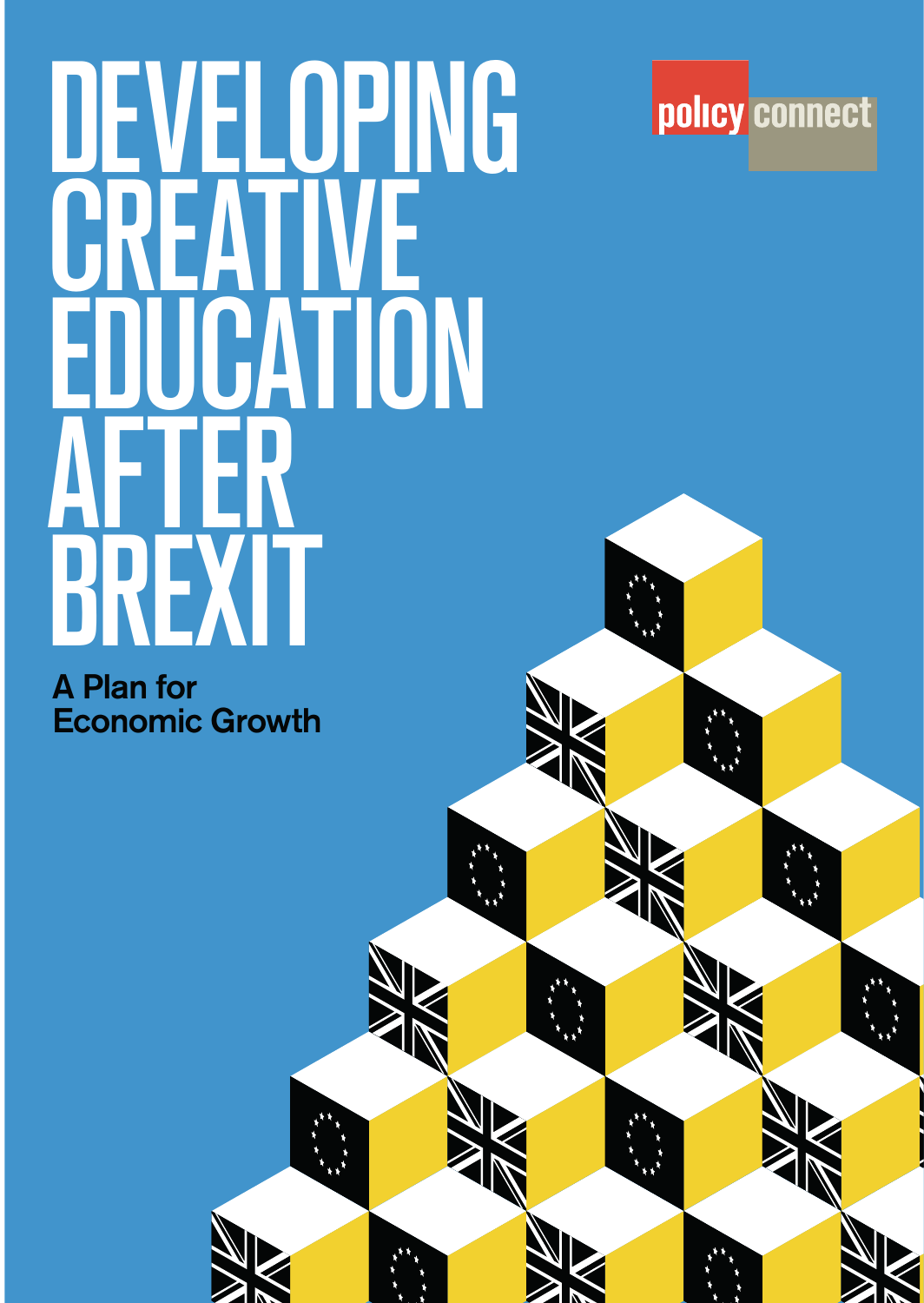#### **WHEN LEARNING IS PURPOSEFUL, CREATIVITY BLOSSOMS. WHEN CREATIVITY BLOSSOMS, THINKING EMANATES. WHEN THINKING EMANATES, KNOWLEDGE IS FULLY LIT. WHEN KNOWLEDGE IS LIT, ECONOMY FLOURISHES.**

**A.P.J. Abdul Kalam,** President of India (2002-2007)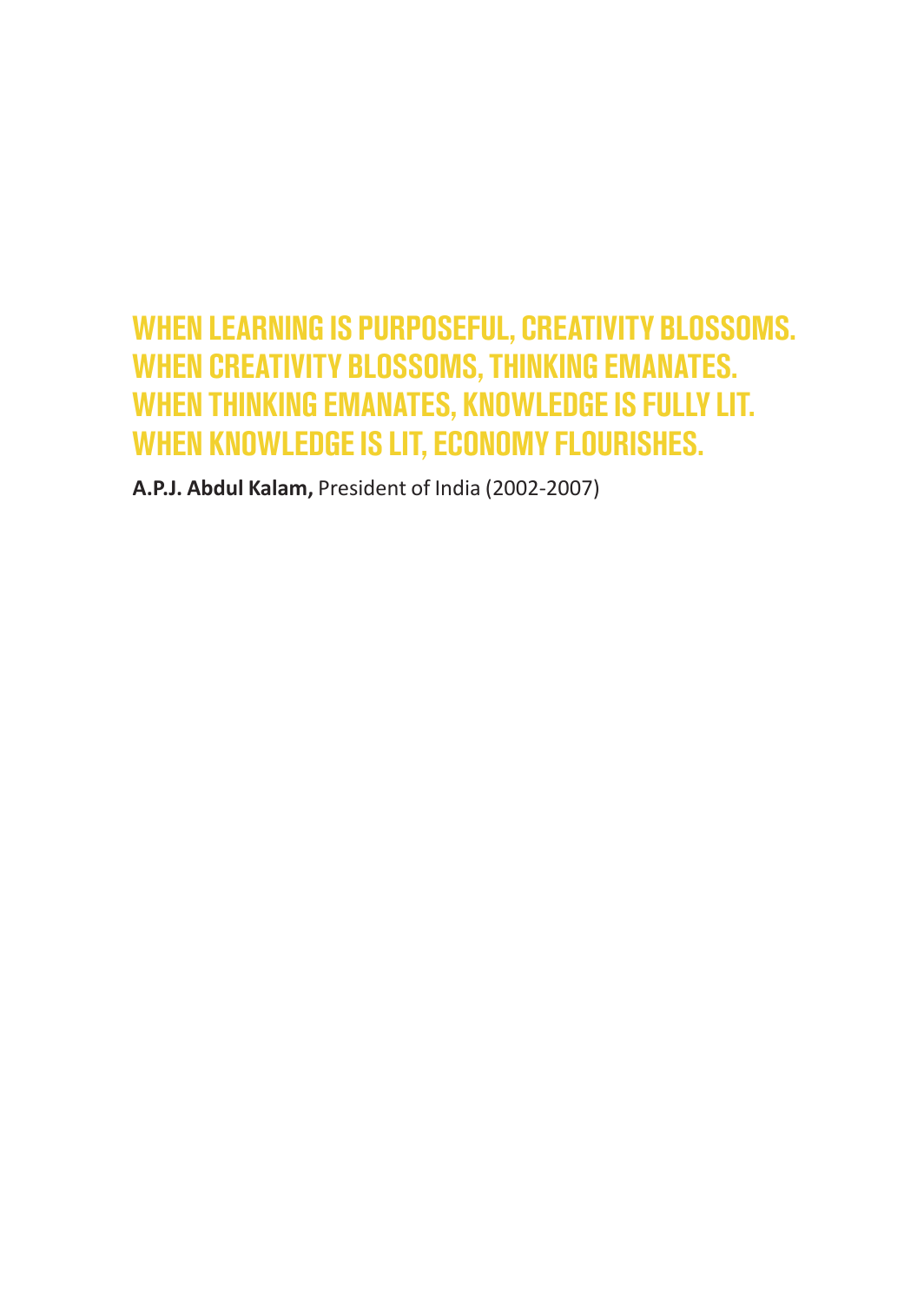

# FOREWO

The United Kingdom will leave the European Union by March 2019. This is the remit that 2016's referendum, the triggering of Article 50 and the result of June's General Election have guaranteed. The process doubtless means a great deal of uncertainty, but also provides opportunities for Britain's creative industries and our world-leading art and design colleges and universities. Our institutions can lead the Brexit negotiations to ensure economic prosperity and sustainable growth.

We believe that our academic institutions have a key role to play in the future growth and prosperity across the UK. They act as a catalyst for national and regional development, working with local authorities and businesses to promote innovation across all sectors of the economy as part of a modern Industrial Strategy.

**The creative industries contributed £87.4bn of value for the country during 2015, growing significantly faster than other sectors of the economy, and at an undiminished rate. Since 2010, the Gross Value Added (GVA) of the creative industries has increased by 34 percent, almost double the average of the economy as a whole.**

**Collectively, nearly 2.8 million people are employed in the creative economy1 .** 

On the international stage, our higher and further education institutions are world leading, attracting top talent from the European Union and the rest of the world. Building upon these strong international partnerships is vital to developing the open, dynamic Britain that all parties have committed to create following Brexit.

Leaving the European Union brings both risks and challenges. However, our creative education institutions and research organisations, working across design, art, craft and fashion, have a vital role to play in acting as a catalyst for post-Brexit growth.

By taking a proactive response to the challenges of Brexit, forging new partnerships, working with existing partners and new markets and by working with Government, Parliament, regional and devolved administrations, Britain can continue to act as the world leader for the creative industries, safeguarding the future for high-value exports, well-paying jobs and international influence.

This manifesto sets out how this can be achieved.



Signed,

#### **Barry Sheerman**

Labour MP for Huddersfield Co-Chair, All Party Parliamentary Design and Innovation Group (APDIG)

**John Howell**



Conservative MP for Henley Co-Chair, All Party Parliamentary Design and Innovation Group (APDIG)





**Professor Anita Taylor** Executive Dean, Art & Design, Bath Spa **University** Chair, CHEAD



**Professor Kerstin Mey** Pro Vice-Chancellor and Dean, Faculty of Media, Arts and Design, University of **Westminster** Vice Chair, CHEAD

Kastri My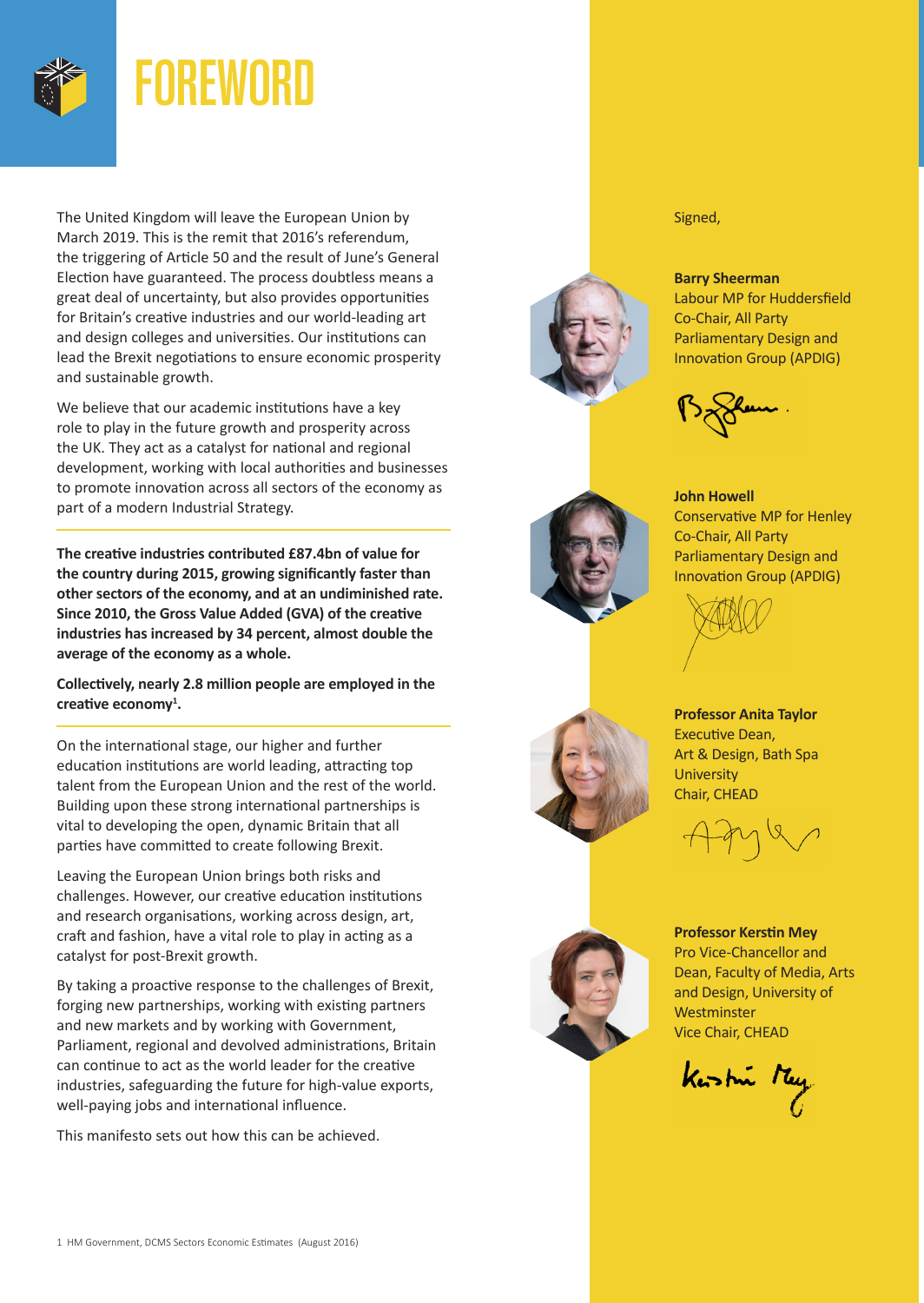

# ABOUT THIS PLAN

In November 2016, Policy Connect and the All Party Design and Innovation Group (APDIG) organised a roundtable for the Council for Higher Education in Art and Design (CHEAD) at the House of Lords. Out of this discussion, the decision was made to develop a plan to set out how the United Kingdom's creative arts institutions could respond to the risks and opportunities posed by Brexit.

Between March and July 2017, Policy Connect and CHEAD organised a series of discursive roundtables around the four home nations to discuss the way forward for creative higher education after Brexit.

These discussions focused on the creative skills pipeline, international recruitment and research partnerships, and the role of creative higher education institutions (HEIs) in a regional context. Working with academics, parliamentarians, businesses and research organisations, these roundtables and this subsequent publication aim to inform policy makers about the huge social and economic benefits generated by creative education, as well as the further potential they offer through good public policy measures.

This plan also draws upon consultation with over thirty creative industry firms that took place during APDIG's consultation with the Design Business Association (DBA) into the Government's Industrial Strategy in April 2017.

We set out a number of recommendations that ensure a post-Brexit Britain that is open and prosperous.

#### **After Brexit, policies must:**

Ensure that the UK's creative HEIs can continue to attract the best talent from abroad by:

- Working towards a post-Brexit deal that allows the UK to continue to participate in existing and future research partnerships with EU bodies
- Maximising continuity with existing standards for international trade and creative collaboration
- Minimising barriers to entry for international students and academics as well as providing attractive post-study pathways

Encourage economic growth by promoting the continued participation of HEIs in regional growth plans and economic development

Facilitate the creative industries to continue its significant contribution to all sectors of the economy by being incorporated as an integral component of the Industrial Strategy

These principles will ensure that policies are implemented to ensure that the creative industries are adaptive to change and available to work with bodies from across the creative sector.

To do this, it is vital that these policies adopt certain values to drive good design and creative principles across all sectors of the economy.

#### **What are these principles?**

Understand the cross-sector value of design and the creative industries to the wider economy in order to ensure that their benefits reach all areas of the United Kingdom

Value international partnerships and research collaboration for higher and further education bodies to ensure that successful relationships are not interrupted as a result of Brexit

Ensure that legislation continues to adapt to changes in the EU and global regulatory framework to ensure that businesses and HEIs are able to plan strategically for future growth and commercial development

Place design and creative thinking at the heart of Government to spread best practice across the public sector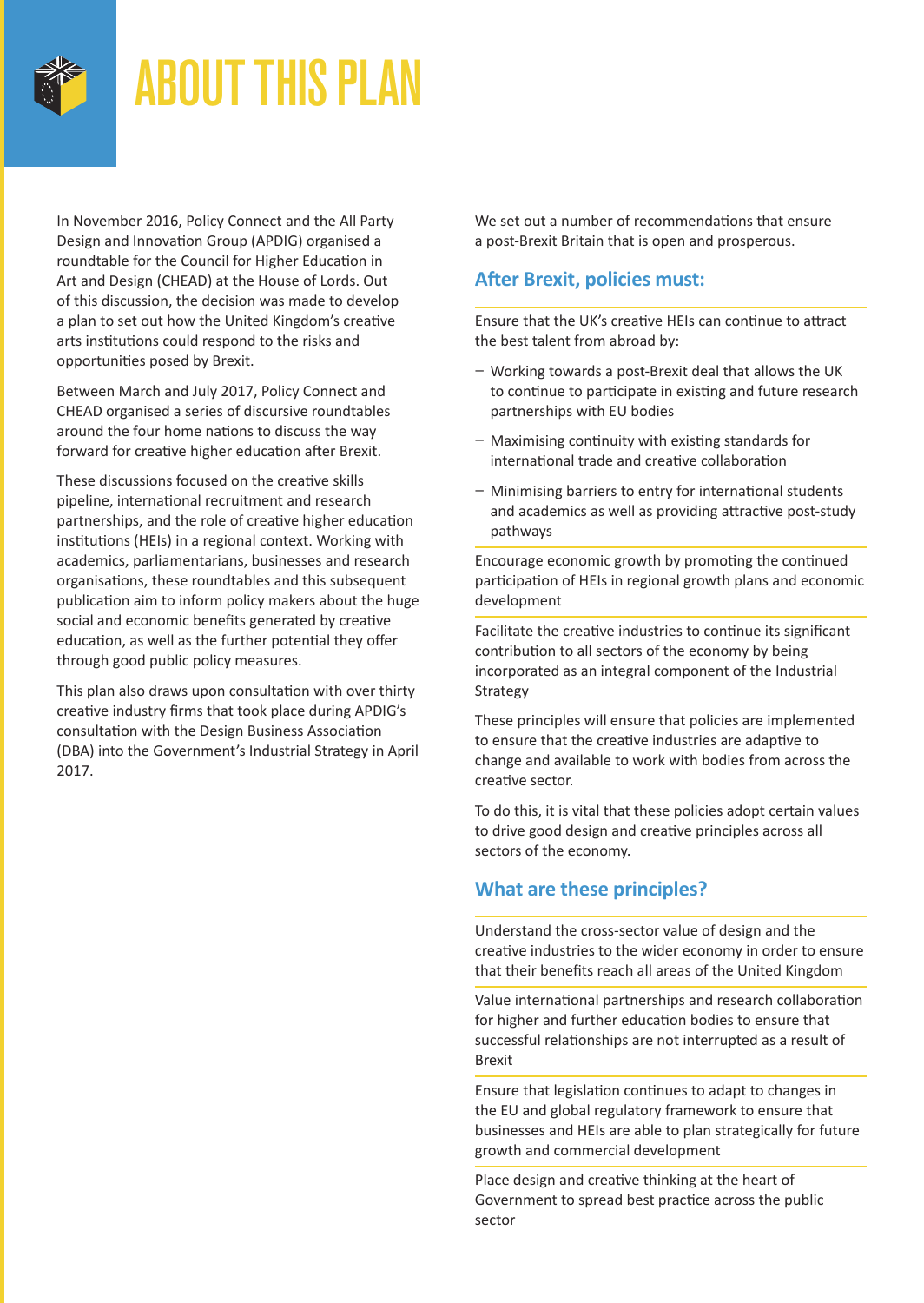## THE POTENTIAL OF THE CREATIVE INDUSTRIES

#### **"Creative industries will be absolutely central to our post-Brexit future."2**

**Matt Hancock MP**, Minister of State for Digital and Culture

Britain's colleges and universities are the bedrock of the creative industries. Collectively, they feed into the fastest-growing sector of the UK economy, a sector which is worth £87.4bn and employs 9 percent of the working population<sup>3</sup>. Additionally, the 7 percent rise in the creative industries' Gross Value Added (GVA) for the year 2015 is over three times the rate across the rest of the economy, according to Department for Digital, Culture, Media and Sport (DCMS) estimates<sup>4</sup>. Central to this economic success story is the network of higher and further educational institutions that train the designers, artists and innovators of tomorrow.

- 2 HM Government, Minister for Digital and Culture Creative Industries speech (9 September 2016)
- 3 HM Government, DCMS Sectors Economic Estimates (August 2016)
- 4 The Creative Industries, UK to the World (February 2017)
- 5 HM Government, DCMS Sectors Economic Estimates 2017: Employment and Trade (July 2017)
- 6 NESTA, Creativity vs. Robots: The creative economy and the future of employment (April 2015) pg. 6 7 parliament.uk, European Union (Withdrawal) Bill 2017-19, (Retrieved 25th July, 2017)
- Design Council, Why Design Matters: Creative Skills and Employment (14th July, 2017)
-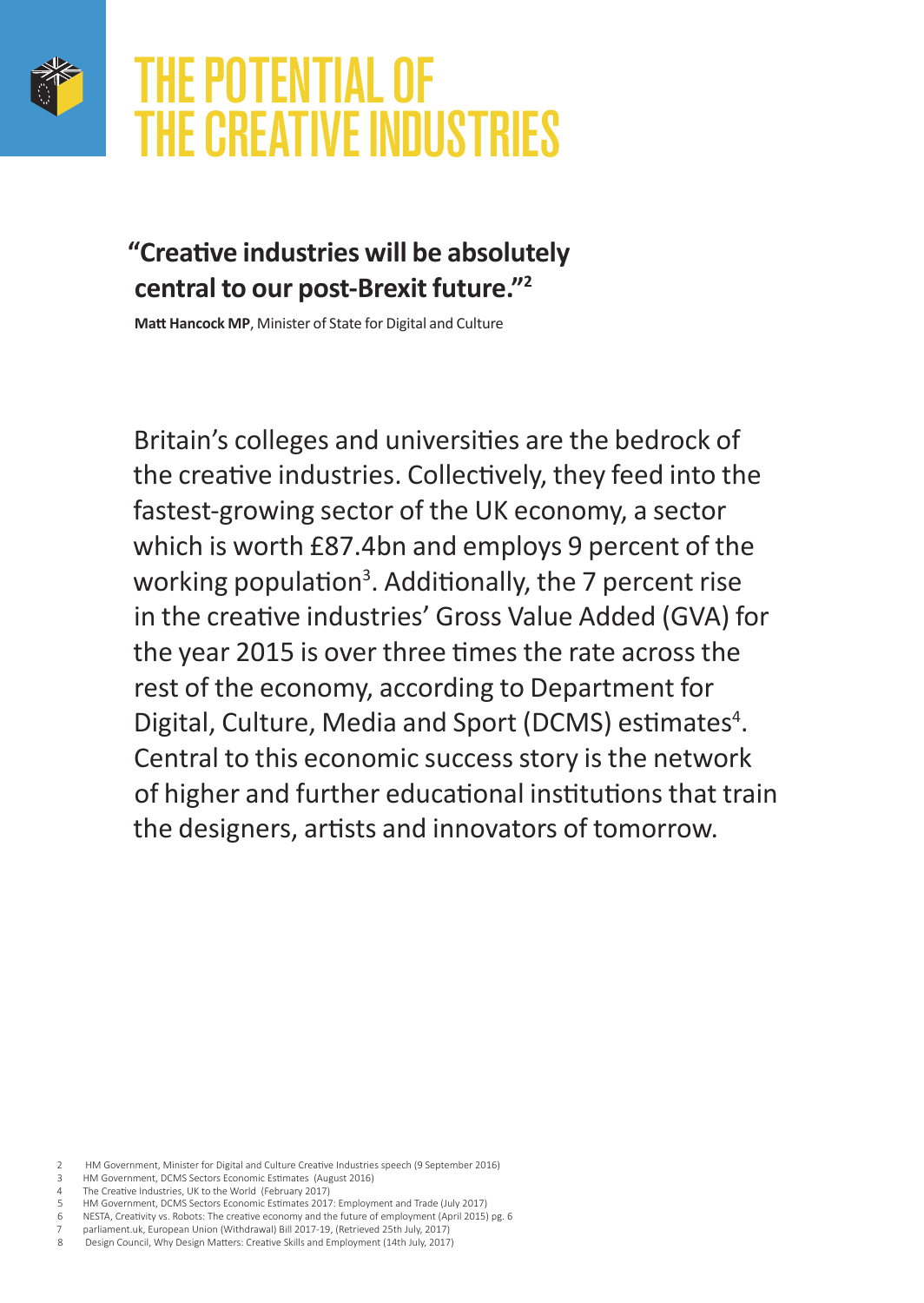Figures from DCMS show that that job growth across the creative industries grew 5 percent between 2014 and 2015, with a 16.9 percent increase in exports of cultural activities<sup>5</sup>.

The careers that these HEIs create are also among the most resilient to technological changes, with a report by NESTA finding that 86 percent of roles globally in the "highly creative category" have a low to zero risk of being lost to automation. In the UK, the equivalent number is slightly higher at 87 percent.<sup>6</sup>

Since joining the European Union in 1973, the UK has been at the forefront of developing legislation around the creative industries and higher education. From the Bologna Process which standardised the structure of higher education, to harmonisation of Intellectual Property rights and the ATA Carnet system allowing for customs-exempt movement of exhibition materials, barriers against creative education have dramatically reduced.

How the UK approaches Brexit will determine if this process continues or not in the years to come. Government and Parliament have a momentous task ahead in determining how to approach transforming the European legal framework into British law. This does not simply apply to maintaining existing standards, but also to adapting to new regulations and harmonisation that the UK will no longer have direct influence upon. With the European Union (Withdrawal) Bill due to be voted upon in Autumn 20177 , the complexities associated with transposing such a weight of legal precedent into British law cannot be understated.

Brexit is also a bold opportunity. It offers the potential for continued engagement with partner institutions and firms across the European Union, whilst also leaving open the possibility of forging new relationships with North America and the Far East. It also gives Britain's creative academic institutions and industries the chance to play a more active role in developing new frameworks for Intellectual Properly (IP), research development and attracting new sources of foreign direct investment.

As Britain moves to leave the European Union in March 2019, Government and policy makers should seek to involve the creative education sector closely in the withdrawal process.

The creative industries are of vital importance to the future success of the British economy, but they have not received nearly as much attention as financial services or heavy manufacturing. However, they continue to succeed because of the close links developed between HEIs and businesses. Further Government support for the sector to develop links between public and private bodies, could lead the way for further economic growth across almost all sectors of the economy. Graduates of British art and design courses are employed by many of the world's leading companies, from Apple and IBM, to Coca-Cola and General Electric<sup>8</sup>.

#### **The creative higher education sector has a number of real benefits to give to the economy, including:**

Increasing productivity by developing new products, services, and methods of working

New commercial opportunities and incubating new businesses

Opening research and development opportunities with partner institutions across the world

Working with combined authorities and other local government bodies to develop targeted regional growth plans based around clear direction with a solid evidence base

Attracting foreign students and academics to contribute to the British economy and wider body politic

Developing a wider sector deal for the creative industries, using expertise to make a case for new innovation-based funding models

Upskilling and developing current members of the workforce wishing to take on new, more productive roles within the economy

Acting as recognised and trusted ambassadors for the United Kingdom's soft power and reputation for creative excellence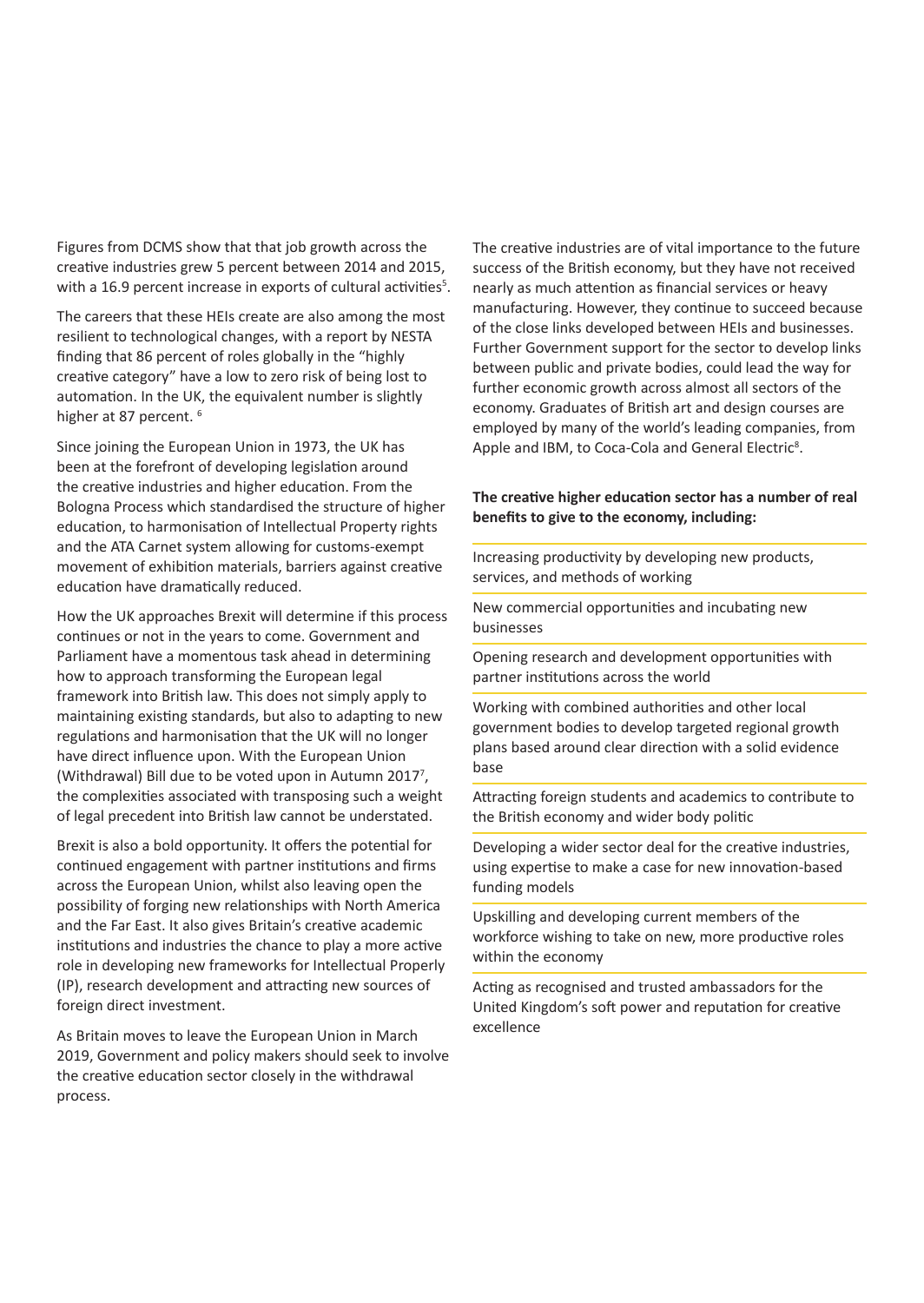# INTERNATIONAL STUDENTS, RESEARCH AND COLLABORATION

**"International students bring academic and cultural benefits to our universities, contribute billions of pounds to the economy, support the creation of tens of thousands of jobs and enable these institutions to innovate, build links with businesses and invest even more in every student in every region and country of the UK."<sup>9</sup>**

**Christina Rees MP**, Shadow Secretary of State for Wales

The EU has been instrumental in helping the United Kingdom's universities and research bodies develop new international relationships. Britain continues to attract international students to our world-class institutions and tradition of excellence. European students and funding programmes provide vital contributions to both the financial and cultural status of Britain's creative education sector. Retaining these relationships after Brexit is essential to retaining the country's status as one of the best places in the world to train creative skills, develop collaborative research frameworks, and form new commercial partnerships.

Universities UK has noted five key areas of concern for Brexit and the university sector<sup>10</sup>. These are:

- **1 Increased barriers to recruiting talented European staff**
- **2 Weakening of international research collaboration**
- **3 Increased barriers to recruiting European students**
- **4 Loss of funding for research and innovation**
- **5 Reduced outward mobility opportunities for staff and students**

Responding to these issues is vital for the continued success of Britain's creative education bodies.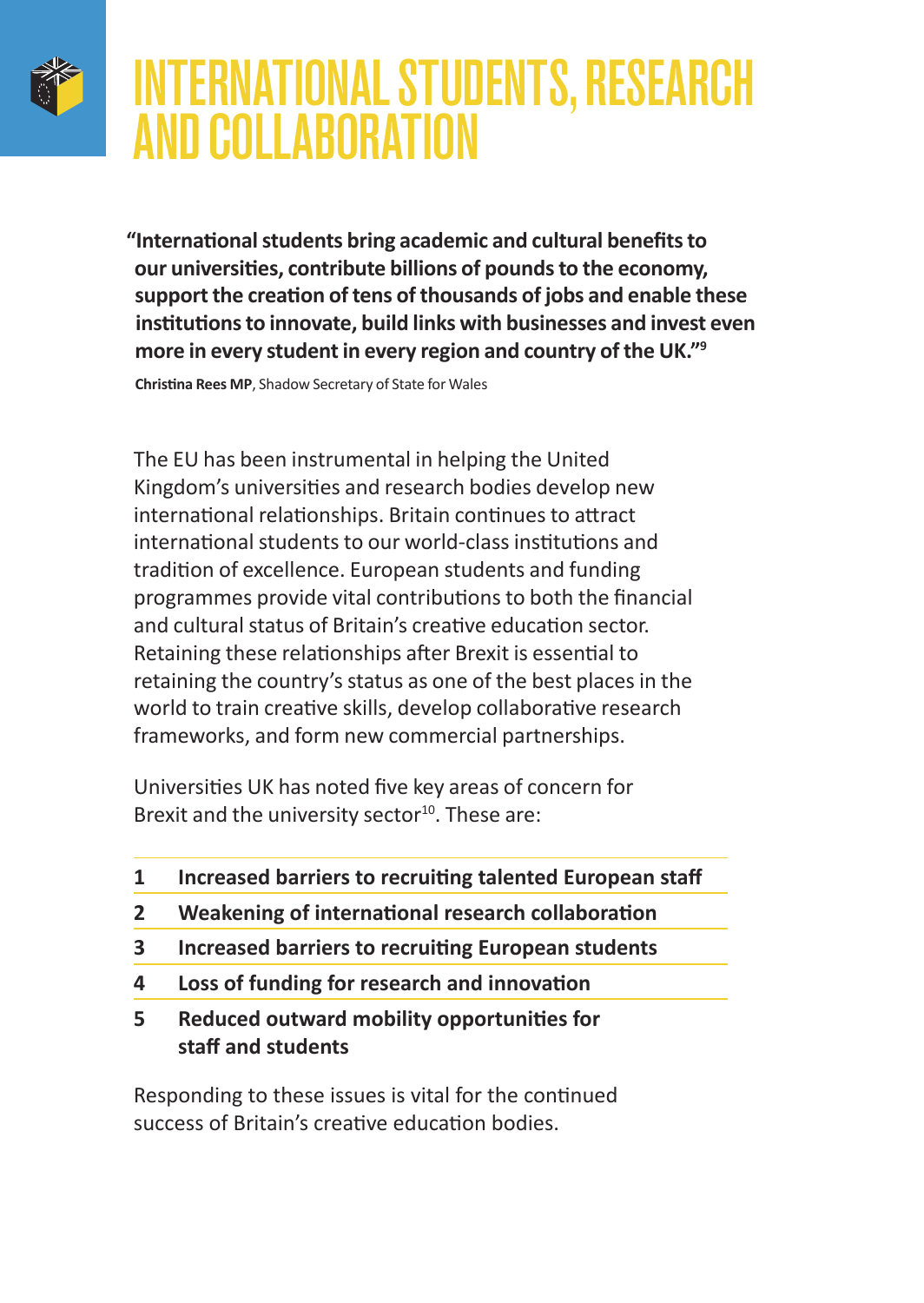#### **International Students and Academics**

The UK's creative HEIs attract the best talent from other EU nations, both as students and academics. Between 2014/15 and 2015/16, the overall number of EU domiciled students increased by 2 percent from 124,575 to 127,440 $^{11}$ .

As the Creative Industries Federation has noted<sup>12</sup>, EU students are especially relevant to the Britain's top HEIs, accounting for a much higher proportion of total enrolment at institutions such as University of the Arts London (13 percent), the Courtauld Institute of Art (15 percent) and the Glasgow School of Arts (16 percent)<sup>13</sup> than many comparative institutions. In addition to this tradition of excellence, EU students are also attracted to the UK by the relative ease of relocation to the UK due to EU-wide freedom of movement, and our diverse, student-friendly cities.

However, Brexit has placed this reputation at risk. Despite the overall resilience of the creative education sector, figures show a marked decrease in applications from EU member states for other academic disciplines. Applications to study in the UK fell by 4 percent between 2016/17 and 2017/18, with the fall even more pronounced amongst those from European Union countries at 5 percent<sup>14</sup>.

To ensure that Britain's creative HEIs remain attractive place to study and work, policy makers should seek to respond to identified threats, as well as building upon institutional strengths.

**Guarantee residency rights in the UK for current academic staff and their families.** Although the Government has made a commitment regarding the status of EU citizens and their dependents after Brexit<sup>15</sup>, the final commitment remains a source of contention between UK and EU negotiators<sup>16</sup>. Government must give clarity on the matter to ensure that EU nationals working in the university sector are granted permanent leave to remain in the UK, as well as full access to public services.

**Reform immigration processes for international staff and students**. International students and university staff provide an invaluable contribution to the creative economy. However, the current immigration system acts against this, with a complex visa regime and numerous costs acting as a barrier to prospective students and academics. Government should use Brexit as an opportunity to revamp the existing system by reducing bureaucracy and streamlining the application process. Attracting more international students enjoys overwhelming public support. Two thirds of British adults feel that international students have a positive impact on the local economies of the towns and cities in which they study, whilst three quarters believe that they should be given the opportunity to work for a set period of time following graduation. Additionally, only a quarter of those surveyed feel that international students should count towards the immigration figures $^{17}$ .

**Continue membership and participation in the Erasmus and Marie Skłodowska-Curie Actions programmes.** Schemes such as this provide British students and academics the opportunity to develop their studies and research opportunities, as well as giving them access to new international networks and will help to give British students the skills needed to thrive in a global, free-trading economy. In particular, the Innovative Training Networks<sup>18</sup> aims to provide early-stage researchers with the training required to turn creative ideas into commercially viable products – an area of vital importance to the creative industries.

9 C. Rees International Students Hansard [Vol. 620] (23rd January 2017)

- 10 Universities UK, Policy priorities to support universities to thrive post-exit, (June 2017)
- 11 HESA, Higher education student enrolments and qualifications obtained at higher education providers in the United Kingdom 2015/16, (Retrieved: 26th July, 2017)
- 12 Creative Industries Federation, Brexit Report, (October 2016), pg. 18
- 13 Complete Universities Guide, Open Access Data (Retrieved 26th July, 2017)
- 14 BBC News, UK university applications fall by 4%, Ucas figures show (13th July, 2017)
- 15 HM Government, The United Kingdom's exit from the European Union: safeguarding the position of EU citizens living in the UK and UK nationals living in the EU (26th June, 2017)<br>16 BBC News. Brexit: UK and EU still solit
- 16 BBC News, Brexit: UK and EU still split on citizens' rights (25th July, 2017)
- 17 ComRes, Universities UK: Public perceptions of international students (12th April, 2017)
- 18 EU Commission, Innovative Training Networks MSCA-ITN-2017 (14th October, 2015)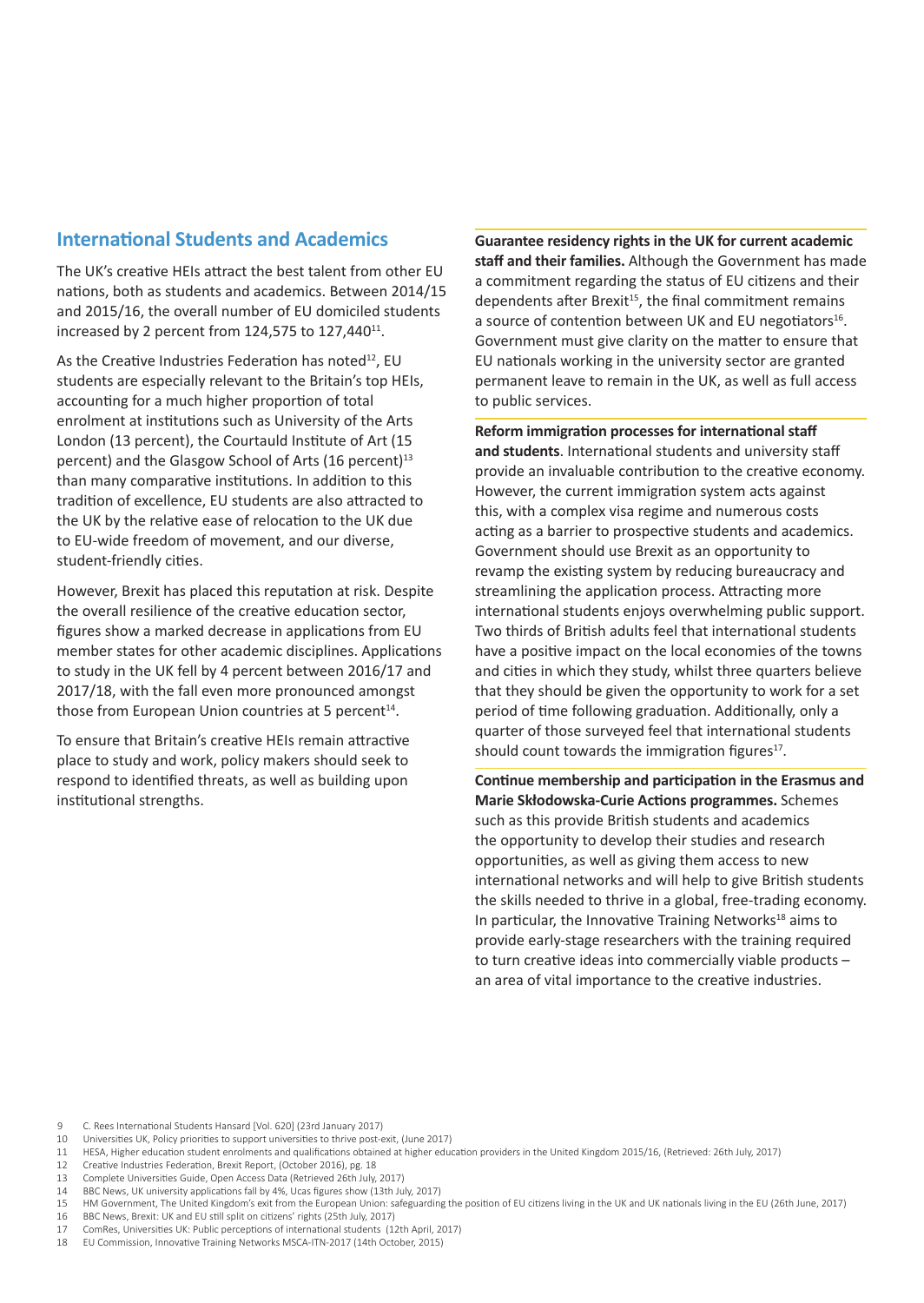#### **Research**

Britain's academic institutions, especially in the creative sector, benefit hugely from the EU's research funding. According to the latest figures, the UK receives over 15 percent of all funding allocated by the £70bn Horizon 2020 scheme<sup>19</sup>. It is vital that, as Brexit approaches, policy makers and HEIs remain part of this framework. The UK is one of the most successful countries for producing worldleading research, especially in the creative industries, and represents a core element of Britain's soft-power.

Policy makers should seek to provide clarity on current research funding as well as vision for new frameworks.

**Develop forward planning for post-Brexit research partnerships, especially the successor to Horizon 2020 funding and Creative Europe**. Whilst it is unlikely that Britain will be able to participate fully in the next round of EU funding platforms, there is capacity for the existing Horizon 2020 to be adapted for the successor, 9th Framework Programme (FP9). Participation in these schemes allow for international research networks to be developed, as well as helping to provide a simplified regulatory framework.

**Reform research framework data to improve how the value of creative education is captured**. Brexit also provides an opportunity to develop new mechanisms for capturing the scope of creative arts research. By properly weighting the contribution the creative sector gives to Britain's overall research output, the reputation and economic contribution of these great institutions will be further improved.

**Increase support for international research**. Successive governments have increased state support for research and development in recent years, with the most recent figures showing an increase in overall spending by 4 percent in 2015. This now represents 1.68 percent of Britain's gross domestic product<sup>20</sup>. However, this rate still ranks well below the 2.4 percent average amongst OECD members, lagging behind competitor nations such as France, German and the United States. In August 2016, the Chancellor, Philip Hammond, guaranteed that any research funding lost as a result of Brexit would be met by HM Treasury $^{21}$ . However, Brexit provides the impetus for a more ambitious policy of investment in research. Government should commit to ensuring that that Britain reaches the OECD average of 2.4 percent over the coming decade, allowing universities and businesses alike to lead the world in research-intensive, high-tech projects and innovation.

### CASE STUDY

#### **WEARABLE TECHNOLOGY AND TRAINING FOR "INDUSTRY 4.0" 22**

The Wearable Experience for Knowledge Intensive Training project (WE-KIT) is a Horizon 2020-funded collaboration between Ravensbourne, the Open University, and other universities and technology businesses from Europe and the UK.

Technological innovations from across the collaborating partners are being used to create a new form of media, 'Wearable Experience', bringing the latest Virtual Reality technology to industry training techniques. It provides trainees with immersive, in-situ, intuitive learning, similar to a traditional apprenticeship and fitted with specialist knowledge that can be constantly updated while minimising retraining costs.

Western countries still enjoy the fruits of past generations' investments in highly-skilled workforces. Continuous innovation in skills and training is needed to maintain this advantage against global competitors in the so-called Fourth Industrial Revolution – an era of rapidly-evolving manufacturing trends and smart automation.

Collaborations such as WE-KIT, funded through transnational programmes such as Horizon 2020, enable UK universities to exploit scientific and technical outcomes from beyond domestic borders to retain Britain's competitive industrial and creative advantages.

- 19 EU Commission, What is Horizon 2020? (Retrieved 26th July, 2017)
- 20 Office for National Statistics, UK gross domestic expenditure on research and development: 2015 (16th March, 2017)
- 21 HM Government, Chancellor Philip Hammond guarantees EU funding beyond<br>date UK leaves the EU (13th August, 2017)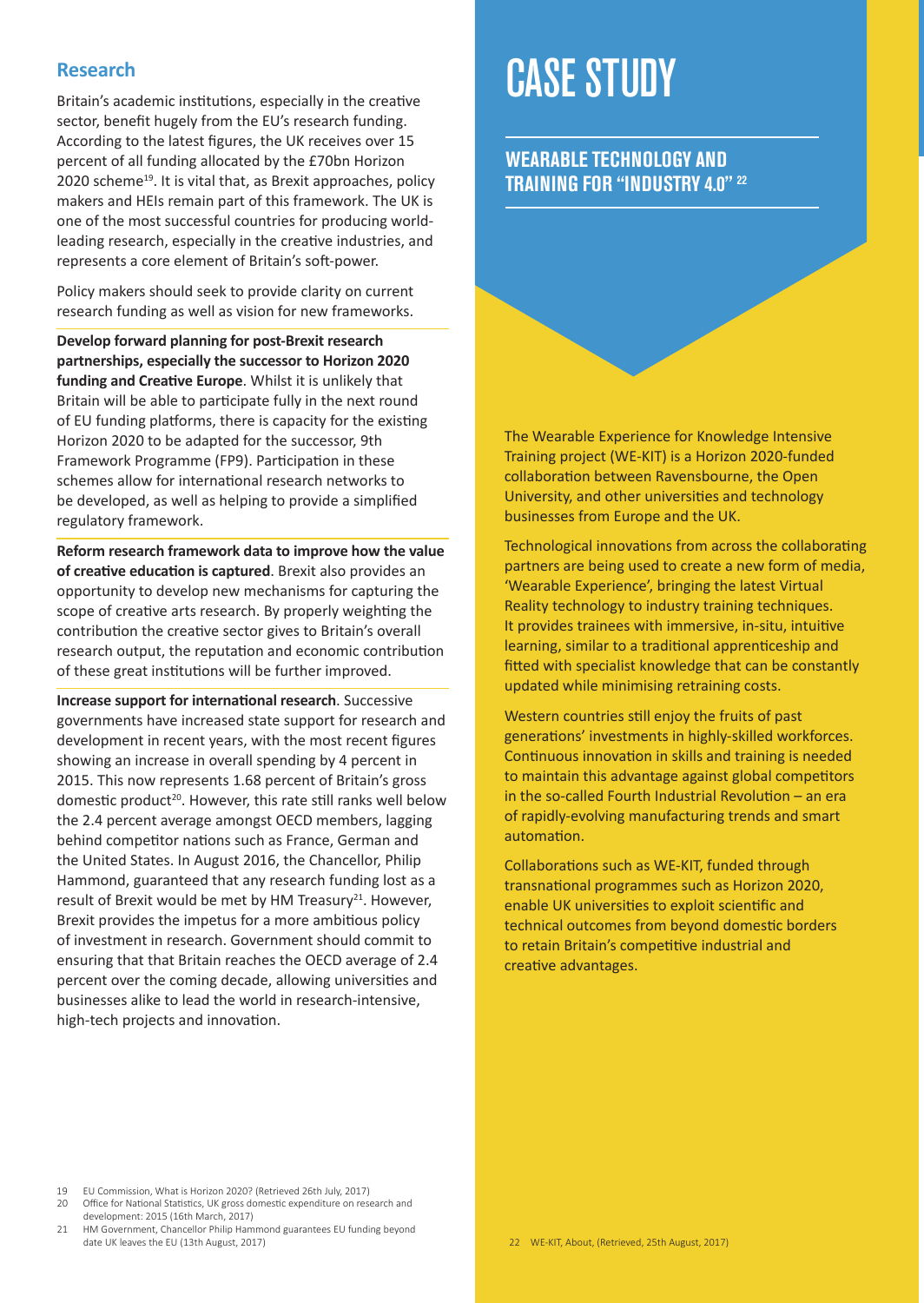

# CREATIVE HIGHER EDUCATION INSTITUTIONS IN A REGIONAL CONTEXT

**"No-one should be in any doubt that the intention of the UK government is to ensure that the spirit and the letter of the devolution settlement is respected in the course of the repatriation of powers."23**

**Damian Green MP**, First Secretary of State

Throughout the Brexit process, many commentators have stressed the importance of revitalising Britain's sovereignty, public accountability and democratic processes. It is vital that universities and creative education bodies make it clear to policy makers that the Brexit process is a two-way street, where powers that are returned from Brussels to Westminster are further granted to the Home Nations and local government. The current Government has been keen to promote their record of decentralisation; awarding new powers to the devolved Assemblies, establishing city deals with elected Mayors, and investing in infrastructure as part of the "Northern Powerhouse" or "Midlands Engine". However, more should be done to ensure that Brexit truly does lead to a radical reimagining of Britain's economy and democratic accountability. Creative HEIs must be at the forefront of this agenda.

Universities play a leading role in developing regional economies, especially in the creative industry sector. A 2016 study by the CBI found that areas with a high concentration of graduates are significantly more productive than those without. However, although the UK has a wide spread of world-class institutions, many university towns struggle to retain their graduates, with the majority moving to different areas after graduating $24$ . Despite this, students in the creative sector are more likely than other academic sectors to settle near to their graduate institution, especially in major urban areas $^{25}$ .

In a local authority landscape that is increasingly complex, it is vital that policy makers use the example of Brexit to develop a more collaborative approach to regional economic growth, bringing creative HEIs together with development agencies, councils and business associations. Universities UK has also noted a "growing consensus" and increased demand from organisations such as Local Enterprise Partnerships, Combined Authorities and Chambers of Commerce for universities to be more proactive in building new economic partnerships, as well as building upon existing ones $26$ . The creative disciplines are particularly well placed to be at the forefront of this agenda.

**Graduates in the sector have a number of key advantages in being able to promote regional development:**

**Nationwide Reach**: Creative HEIs are spread evenly across the country, ranging from major urban areas to multicampus, county universities and towns

**Commercial Acumen**: Students in creative subjects are significantly more likely than other subject areas to work with local businesses and designers to develop their portfolio work

**Business Development**: Universities and attached research bodies, such as PDR at Cardiff Metropolitan University, play a major role in helping recent graduates develop their innovative ideas in dedicated incubation hubs

**Multidisciplinary Collaboration**: HEIs are able to establish new creative and design partnerships across the creative sector to lead innovative new relationships, such as by bringing together sports scientists and computer animators

- 24 CBI, Unlocking Regional Growth: Understanding the Drivers of Productivity Across The UK's Regions and Nations (March 2017) pg. 23<br>25 Manchester City Council, Report on Graduate Employment and Retention (14 December 2011
- 25 Manchester City Council, Report on Graduate Employment and Retention (14 December 2011)
- 26 Universities UK, Response to 'Building Our Industrial Strategy: Green Paper (January 2017)

<sup>23</sup> Damian Green MP, Downing Street pledges to respect devolution during Brexit The Scotsman (20th July, 2017)<br>24 CBI. Unlocking Regional Growth: Understanding the Drivers of Productivity Across The UK's Regions and Nation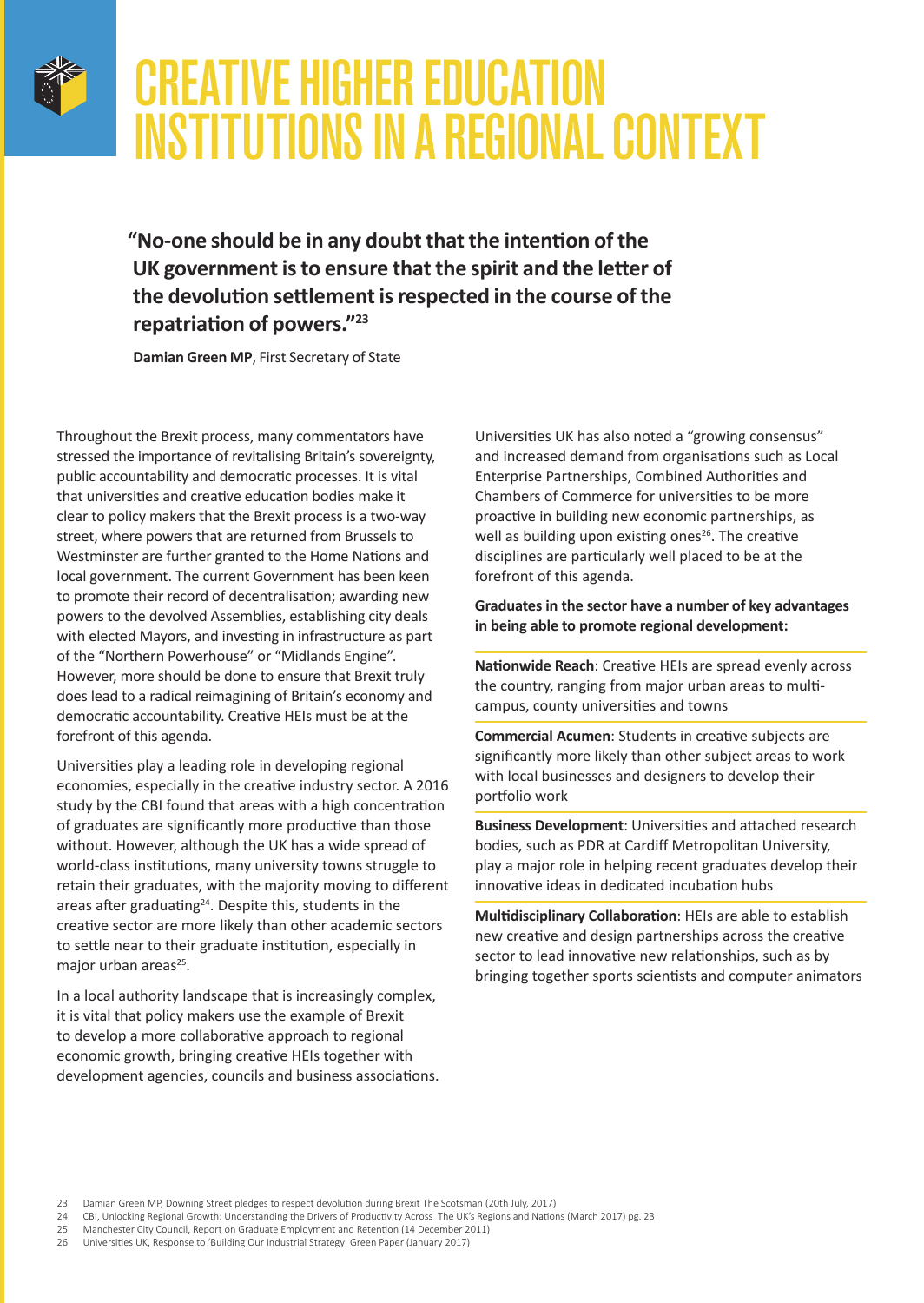Universities must work to improve how they interact with policy makers and local authorities – looking closely at examples of best practice in the creative sector. Creative HEIs have been at the forefront of regional development for many years, and there is a clear case for other higher and further education bodies to develop methods of best practice based around a number of case studies.

**PDR**, the International Centre for Design and Research, was established in 1994 and is based at Cardiff Metropolitan University. PDR has been at the forefront of product design and development, applying this knowledge to develop speculative designs and innovative products for a wide range of domestic and international clients. The forthcoming Design Action Plan will examine the interconnectivity between design and industry<sup>27</sup>.

**The Sheffield Institute of Arts at Sheffield Hallam University** has been at the forefront of developing the proposed City Deal for the Sheffield City Region, aimed at making South Yorkshire a national hub for the creative and design industries. The sector in Sheffield has an annual turnover £1 billion, employing more than 18,000 people in the city region. In total, 7.2 percent of the region's population are employed in the creative industries, substantively above the national average<sup>28</sup>.

**Bristol and Bath by Design** was a comprehensive 18-month project that mapped and measured the cumulative value, impact and interconnectedness of design in the Bath and Bristol region. The University of the West of England, Bath Spa University and Bristol University along with regional partners such as the West of England Design Forum, Bristol Media, Creative Bath, the West of England Local Enterprise Partnership (LEP) and the REACT Knowledge Exchange Hub contributed to building capacity in the area, developed an understanding of the design ecology on the wider Bristol and Bath region, and developed skills in multidisciplinary research and undertaking knowledge exchange activities<sup>29</sup>.

**Boosting Resilience: Survival Skills for the New Normal** is a boundary-pushing Executive Learning new programme led by City, University of London, The Culture Capital Exchange (TCCE) and Manchester Metropolitan University, to encourage arts and cultural organisations, museums, libraries and music education hubs to make the most of their Creative Assets and Intellectual Property. It is one of four Building Reliance initiatives currently being commissioned by Arts Council England<sup>30</sup>.

**Brighton Fuse** is a two-year research and development project which will analyse the growth of Brighton's successful creative, digital and information technology (CDIT) cluster, and pilot schemes to promote further innovation and economic development. Brighton Fuse focuses on analysing the interplay between the arts and humanities and digital technology and on explaining how these factors lead to innovation and business success. It also examines the role of higher education and graduate skills in this process. The project is run by Wired Sussex, the University of Brighton, the University of Sussex and the Council of Industry & Higher Education. Brighton Fuse is funded by the Arts & Humanities Research Council<sup>31</sup>.

By ensuring formal links are established with local government, universities can become hubs for learning and development for SMEs and microbusinesses, allowing firms access to students and recent graduates, retaining talent from local universities and redressing skills shortages for regional economies.

27 PDR, About (Retrieved 27th July, 2017)

- 28 Sheffield Institute of Arts: Sheffield Hallam University, Economic Impact (Retrieved 27th July, 2017)<br>29 Bristol and Bath By Design. About (Retrieved 27th July, 2017)
- 29 Bristol and Bath By Design, About (Retrieved 27th July, 2017)<br>30 Boosting Resilience: Survival Skills for the New Normal (Retrie
- 30 Boosting Resilience: Survival Skills for the New Normal (Retrieved 22nd August, 2017)

31 Brighton Fuse, About (Retrieved 27th July, 2017)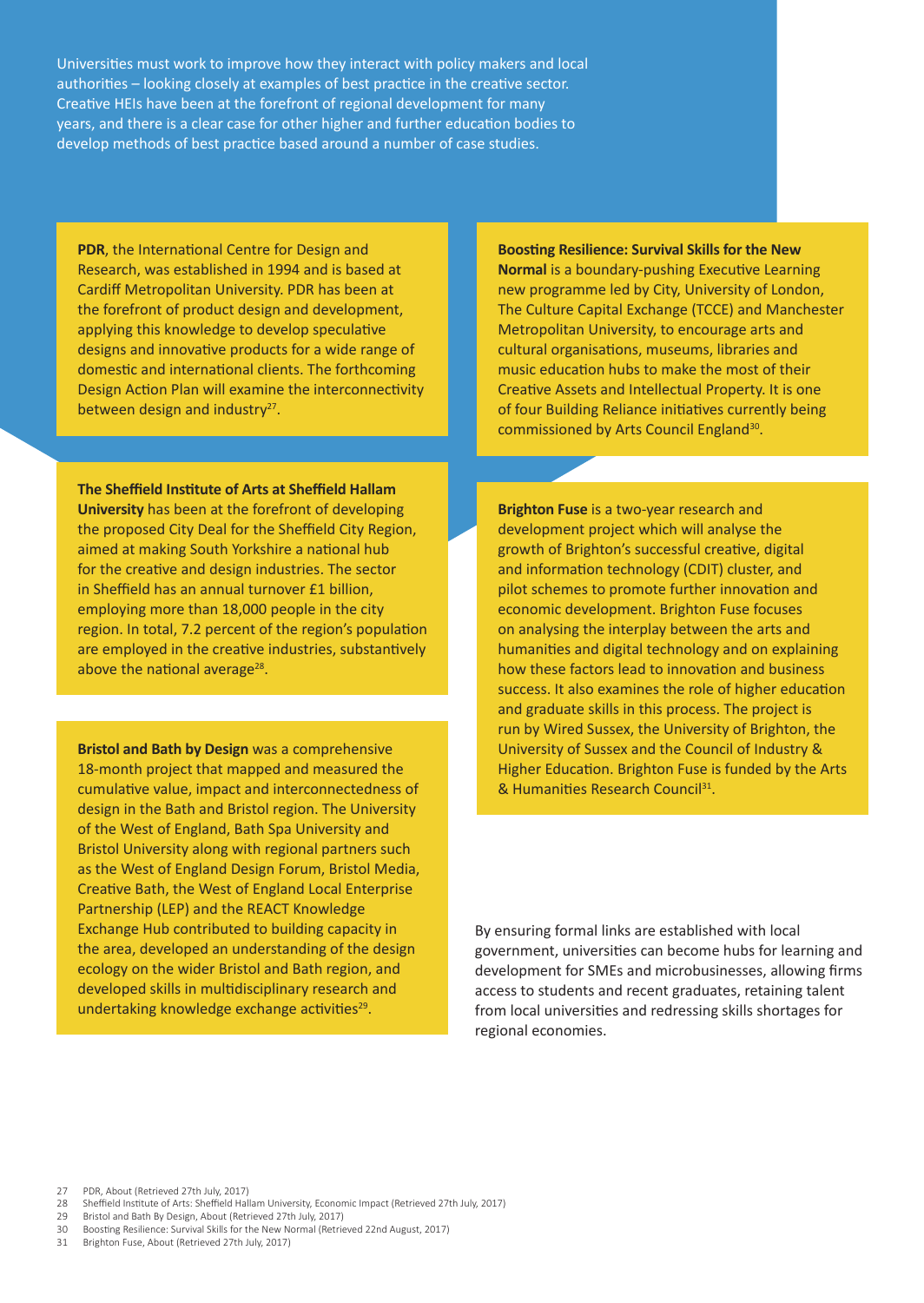#### **Spearheading Local Economic Growth and Development**

Britain's creative higher education institutions already play a major role in regional economic development – but they must be more proactive in how they work with businesses and public bodies to further this.

An April 2017 report by Universities UK found that HEIs play a substantive role across the country, providing 27,375 jobs and contributing £1.5 billion to the economy of Yorkshire and the Humber, 31,085 jobs and £1.7 billion to the economy of the North West of England; and 56,896 jobs and £3.7 billion to the economy of London<sup>32</sup>.

However, there is potential for substantially greater growth, and this should be developed in the light of Brexit. Policy makers can help to build upon these university-wide and creative industry-specific strengths in a number of areas.

**Showcasing how creative HEI research and outputs can be used as a driver for local regional economies**. The success of national campaigns such the Year of Irish Design and the Helsinki World Design Capital have been instrumental of raising the profile of national art, design, creative media, and craft<sup>33</sup>. Policy makers should use the run-up to Brexit to demonstrate Britain's world-leading creative industries, showcasing regional prowess. The sector should be further integrated into the 2018's Great Exhibition of the North, and similar projects

#### **Widening Research and Development Tax Credits to increase the scope of the regional supply chain**.

According to research by the tax consultancy Forrest Brown, 73 percent of businesses believe that Brexit makes the Government's extra spending on R&D more important, although only a quarter of the microbusinesses have ever made use of government funding<sup>34</sup>. Following on from the Design Business Association's submission to the Industrial Strategy Consultation, policy makers should:

- Seek to boost the resources available to local businesses by continuing to support the scheme
- Allow universities and other bodies to promote them to local businesses, start-ups and graduate entrepreneurs
- Permit freelancers to claim for them where applicable

**Increasing access to regional case studies and statistics**. Many HEIs wish to ensure that their research and development programmes are better targeted to the demands of local businesses and development organisations. By pooling existing data from the Office for National Statistics and other Government bodies, as well as widening the scope of the information gathered, creative faculties will be better able to tailor their research

**Establishing a Creative Industries Catapult to provide business incubation and expertise for art and design**. The UK's network of Catapult centres has been at the forefront of new technological innovations across the country. Establishing a new Catapult centre focused on the creative industries will allow for high-value creative projects to be taken to the next level by bringing together businesses and academics to develop innovative new ideas

**Incorporating dedicated support for creative industries into regional development funds**. By giving city regions the powers to establish new, focused programs to showcase new developments in creative industry policy, regional economies can further specialise in areas of creative expertise. Universities and local authorities should seek to establish design centre associations, business incubators and designers in residence to develop new links and open new opportunities for creative students to demonstrate the practical value of their skills.

**Introducing a nationwide brokerage system to highlight new collaborative opportunities for SMEs**. In light of the recommendations of 2015's Downing Review<sup>35</sup>, policy makers should introduce a new means of supporting collaborative efforts between creative HEIs and businesses by establishing an online portal to help identify potential research partners.

- 32 Universities UK, The industrial strategy and universities: regional briefings (18th April 2017)
- 33 S. Heller, The Next World Design Capital: Ireland? The Atlantic, (7th April, 2011)
- ForrestBrown, Igniting Innovation, (6th March 2017)
- 35 HM Government, The Dowling Review of Business-University Research Collaborations, (July 2015)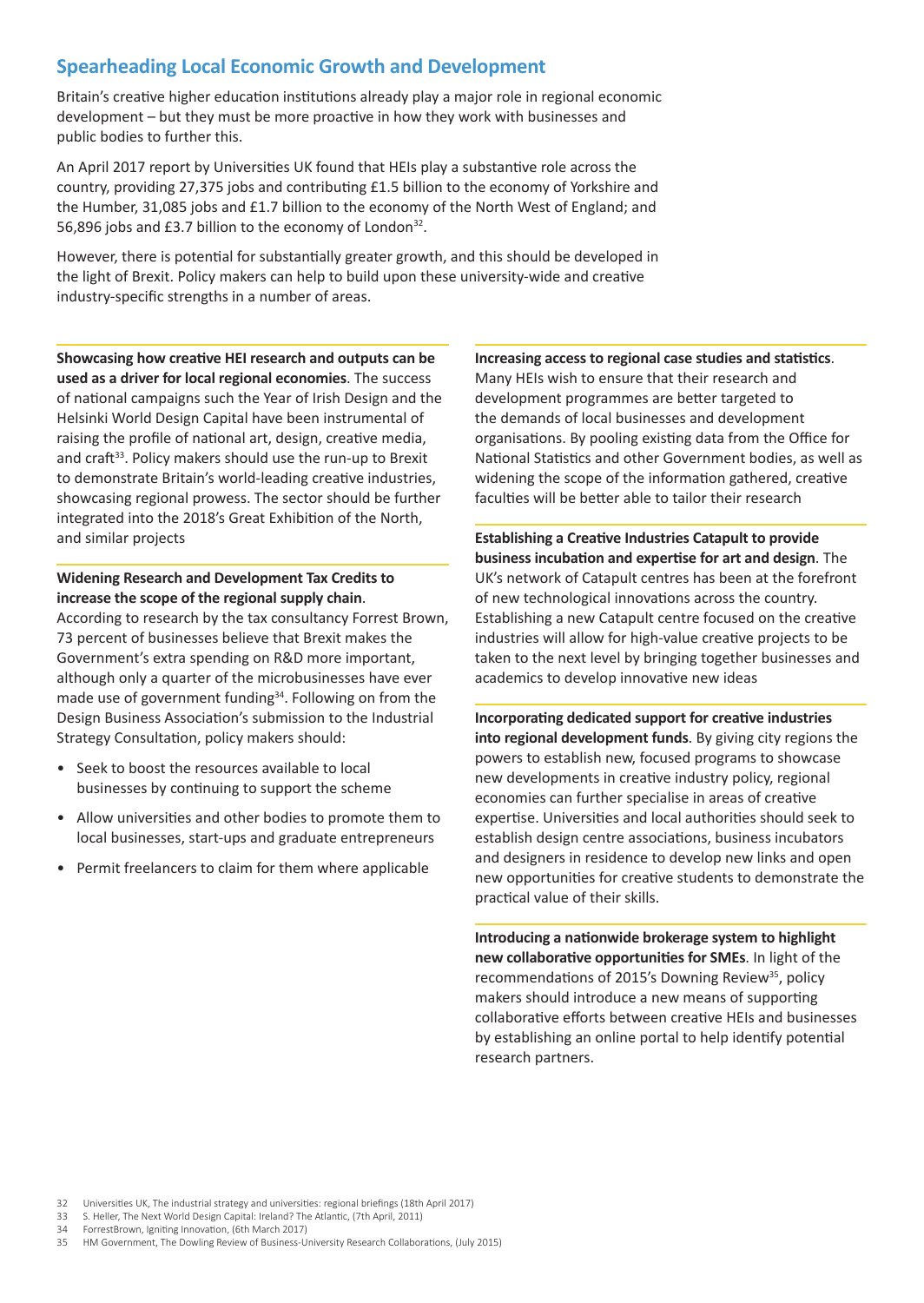

# THE CREATIVE SKILLS PIPELINE

#### **"[Brexit] is a chance to think more creatively about education provision, as art and design are under real pressure in our schools."36**

**Tristram Hunt,** former Member of Parliament for Stoke-on-Trent Central and Director of the Victoria and Albert Museum

**The creative industries are a true British success story. Domestic strength in a range of cultural and artistic skills has been enhanced by an attractive business climate and access to the best international talent. The UK is an open, multicultural and dynamic country, and these inherent strengths will not be affected by the Brexit process.** 

However, despite Government assurances that leaving the European Union will not lead to a "cliff edge" with regard to immigration<sup>37</sup> and the announcement of an independent, evidence-based review of the migration system<sup>38</sup>, Brexit has brought the long-standing skills shortage in the creative industries into urgent context. Industry groups such as the CIF and the Design Business Association have noted the lack of trained domestic talent in various creative disciplines, especially animation, visual effects, and video games<sup>39</sup>, all examples of high-level skills with strategic reach.

Whilst it is vital that Britain's universities and businesses can continue to attract the best people and practices from abroad, it is also clear that cultivating more home-grown talent must be prioritised by HEIs and policy makers in the immediate future.

In a statement to the House of Commons in March 2017, the Secretary of State for Digital, Culture, Media and Sport, Karen Bradley, confirmed that the creative industries would form a core part of the industrial strategy, and that developing the skills pipeline would be a central aspect to Sir Peter Bazalgette's sector review<sup>40</sup>.

In the APDIG's submission to the Government's Industrial Strategy in April 2017, the majority of design firms surveyed by the DBA and British Industrial Designers Association (BIDA) said that there would be a shortage of industryready designers, with a consensus of those surveyed supporting the view that it is difficult to recruit the right design staff because of lack of suitable skills. A statement by WPA Pinfold was typical of this attitude:

*"Recruitment has been a major issue for us – the equivalent level of talent to London is not widely available. We are having to train up design graduates, at our own cost – hence our Design Academy."* <sup>41</sup>

Despite this attitude, the UK's creative HEIs are still a major business creator. As Baroness Rebuck noted in a House of Lords debate on the creative industries in January 2017, the Royal College of Art launches more new businesses than any other university<sup>42</sup>. Equally, programmes such as the aforementioned Brighton Fuse – a research and development project run by Wired Sussex, the University of Brighton, the University of Sussex and the Council of Industry and Higher Education – has focused on examining the relationship between creative higher education and the graduate skills required by local employers<sup>43</sup>.

- 37 The Guardian, Brexit won't mean 'cliff-edge' shift in migration policy, minister says (15th March, 2017)
- 38 Financial Times, Amber Rudd: A post-Brexit immigration system that works for all (27th July, 2017)
- 39 Creative Industries Federation, Social Mobility and the Skills Gap (October 2016) 40 Bradley K, Creative Industries: Skills Hansard [Vol. 623] (16th March, 2017)
- 41 WPA Pinfold, Evidence to the APDIG-DBA Industrial Strategy Consultation, (March 2017)
- 42 Rebuck B. Brexit: Creative Industries Hansard [Vol. 778] (19th January, 2017)
- 
- 43 Brighton Fuse, About (Retrieved 27th July, 2017)<br>44 HM Government. IP and BREXIT: The facts (20th 44 HM Government, IP and BREXIT: The facts (20th July, 2017)
- 45 Chartered Institute of Trade Mark Attorneys, Our position on: Post-Brexit registered trade mark and design rights, and rights of representation (July 2017)

<sup>36</sup> Hunt T, Leaving the EU: Security, Law Enforcement and Criminal Justice Hansard [Vol. 623] (18th January 2017)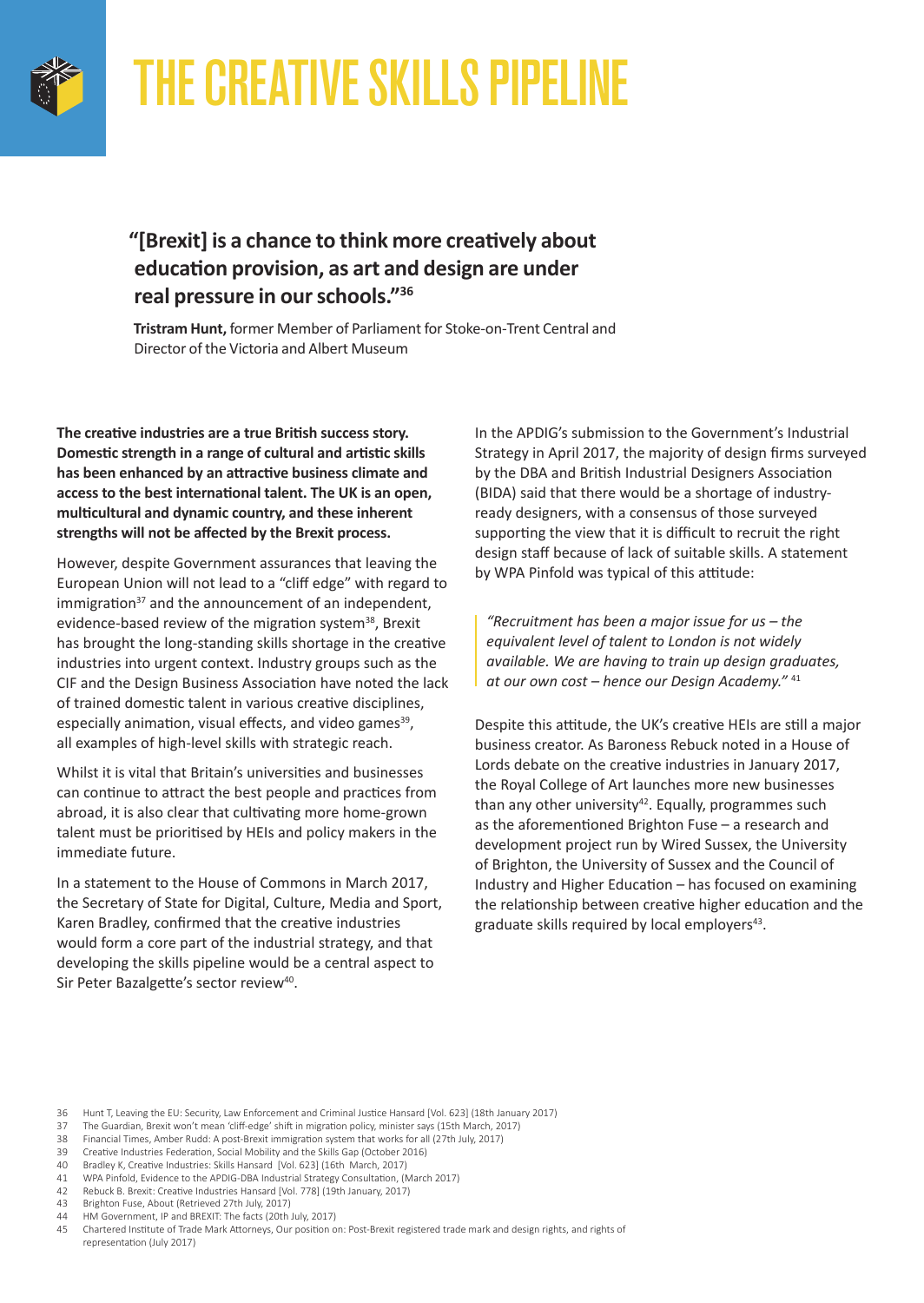#### **Developing Domestic Creative Talent**

To build upon the domestic prowess of Britain's creative HEIs, policy makers and university leaders should seek to bring about various reforms within the higher and further education system, as well as working with businesses and Government departments to develop the UK's domestic skills pipeline to help guard against expected economic shocks following Brexit, and develop a framework for long-term and sustainable creative education.

**Move from STEM to STEAM by giving strategic priority for creative education in education and research funding cycles**. Government should give consideration to an increase of the number of research studentships outside of Science, Technology, Engineering and Maths (STEM) subjects to support study in creative and digital subjects. Adding "Art" to the existing acronym to create (STEAM) is something that will have a systemic institutional change for Britain's universities. This should also be developed by increasing funding for PhD training places in art and design, especially those that support new and emerging inter-disciplinary approaches.

#### **Fully incorporating art and design into the English**

**Baccalaureate**. In order to ensure that universities and colleges are able to build upon existing skills, Government should reconsider the decision to exclude art and design from the English Baccalaureate (EBacc) and ensure that all secondary students have the opportunity to learn these vital creative and technical skills.

**Retaining access to the EU Intellectual Property Office (IPO)**. The European Union's harmonised market for IP rights is vital for British designers and creative professions to protect and share products throughout the EU and European Economic Area, an area that is vital for British-designers to remain competitive on the international marketplace. Whilst the Government's commitment to remain part of the Madrid System is welcome<sup>44</sup>, policy makers should follow the recommendations of the Chartered Institute of Trade Mark Attorneys (CITMA) and guarantee continued access to the EU IPO in Alicante and ensure that existing EU registered trade mark and design rights continue to cover the UK<sup>45</sup>.

**Establish a partnership with the UK Research Office to develop a long-term approach into how the creative education sector can work with businesses**. The UK's universities and colleges are at the forefront of the creative industries agenda, but often lack the information and sector knowledge required to train their students in the skills businesses require. By bringing these two sectors of the economy together, allowing for more students to benefit from more cohesive degree programmes and develop skills that are more applicable to employers, Britain's creative HEIs can continue to work with businesses to create new jobs, businesses and exports.

### CASE STUDY

#### **BESPOKE TAILORING COURSES AT NEWHAM COLLEGE, LONDON46**

Newham College, London has a long history of support for the fashion industry, and in addition to college courses, also owns the Fashion and Textile Museum, a highly successful exhibition and training centre for the sector. With a strong commitment to vocational training and employability, in 2004 the College was introduced to a group of Savile Row companies concerned about the growing skills shortages in bespoke tailoring, as very few young people were being trained in this exacting craft profession.

In partnership with the Savile Row Bespoke Association, Newham College designed a programme of unique new courses that have since enabled hundreds of young people to develop the specialist skills and knowledge needed for employment in the sector. Open to 16-18 and 19+ year old students, the full College programme provides introductory, intermediate, and advanced level courses that start each September. Delivered in industry-standard workshops, courses are highly practical and focus on the development of students' sewing, garment construction, pattern cutting and tailoring craft skills, plus the development of the professionalism and industry knowledge they need for future employment.

Newham College's bespoke tailoring programme has established a new and highly effective route to skilled garment production employment, and attracts students from throughout the UK and EU.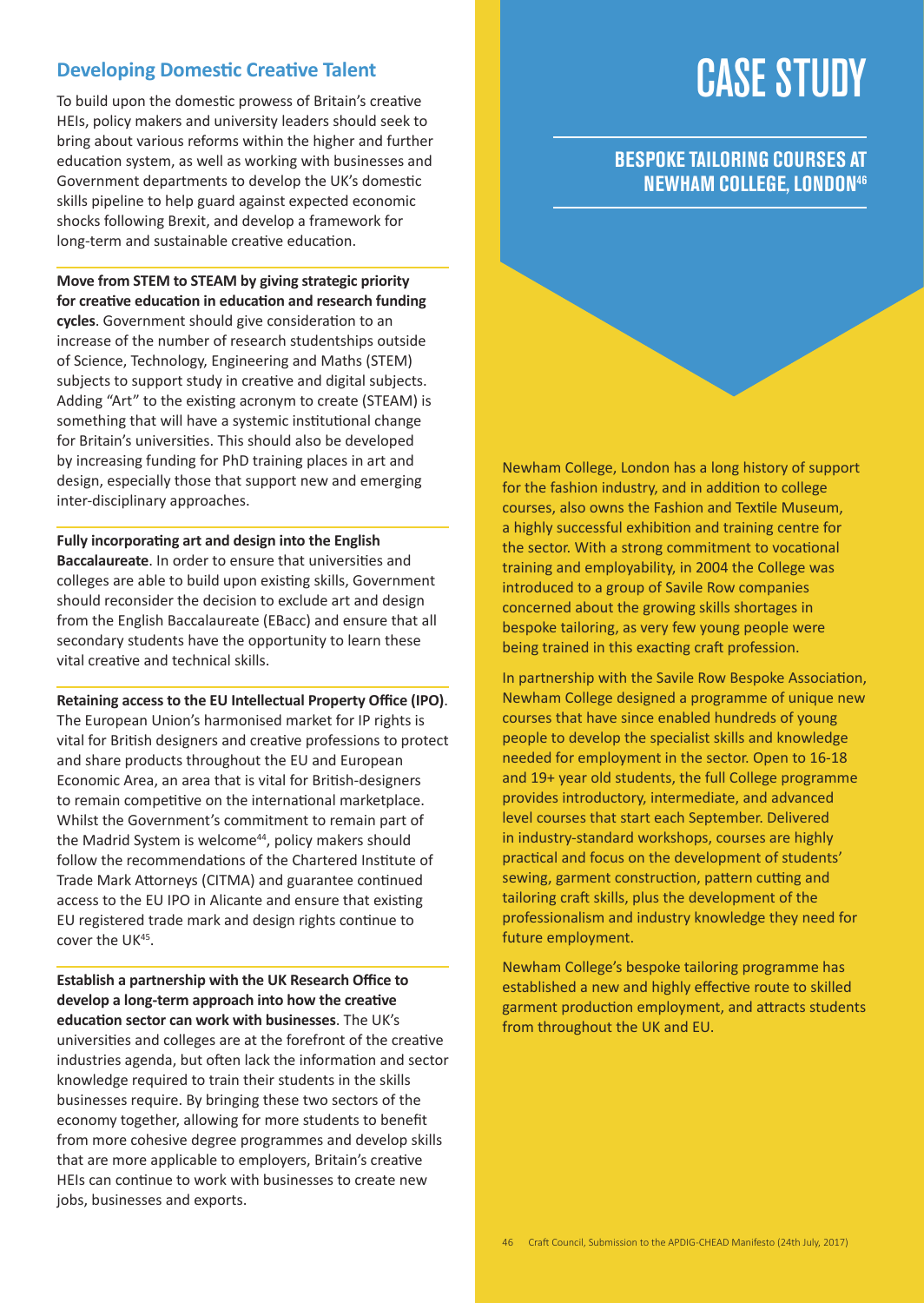# **CONCLUSION**

**Britain's creative universities and colleges are something to be proud of. For decades, they have been at the forefront of Britain's soft power, training domestic and international students in a wide range of skills and giving businesses access to the best graduates.**

Brexit must not damage this success.

By working with stakeholders from across the sector and embedding best practice at the heart of public policy, Government has the potential to ensure that the creative industries continue to play a major role in diversifying the UK economy, boosting exports, and attracting the best global talent.

This manifesto has set out the key priorities for policy makers in the Brexit negotiations, further devolution to the cities and regions, and embedding design and creative skills at the heart of the Industrial Strategy.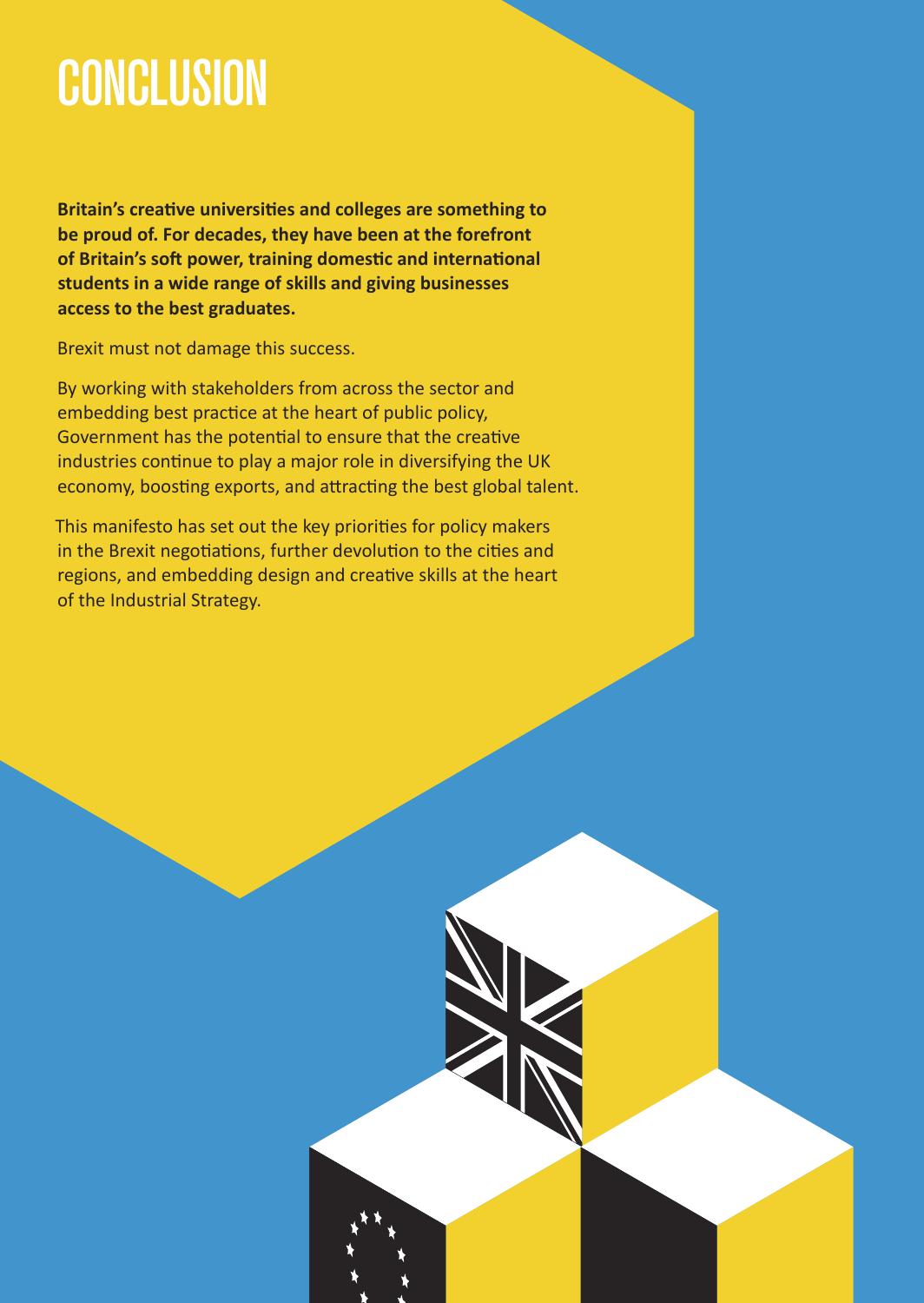

IT IS BOTH PRAGMATIC AND OPTIMISTIC ABOUT THE FUTURE.

IT RECOGNISES THE RISKS AHEAD, BUT ALSO THE OPPORTUNITIES.



IT ARGUES FOR CLEAR, EVIDENCE-BASED POLICIES THAT POLITICIANS FROM ALL PARTIES CAN SUPPORT.



IT ENCOURAGES UNIVERSITIES AND ACADEMICS TO BE PRO-ACTIVE IN THEIR ENGAGEMENT WITH BUSINESSES.



IT CALLS FOR THE CREATIVE INDUSTRIES TO PROMOTE ECONOMIC DEVELOPMENT ACROSS THE COUNTRY.

IT DEMANDS THAT THOSE WHO HAVE SOMETHING TO CONTRIBUTE TO BRITAIN'S UNIVERSITIES AND ECONOMY CAN CONTINUE TO COME FROM AROUND THE WORLD TO DO SO.



IT SHOWS HOW DESIGN, ART AND INNOVATION CAN IMPROVE THE QUALITY OF LIFE FOR EVERYONE IN THE UNITED KINGDOM.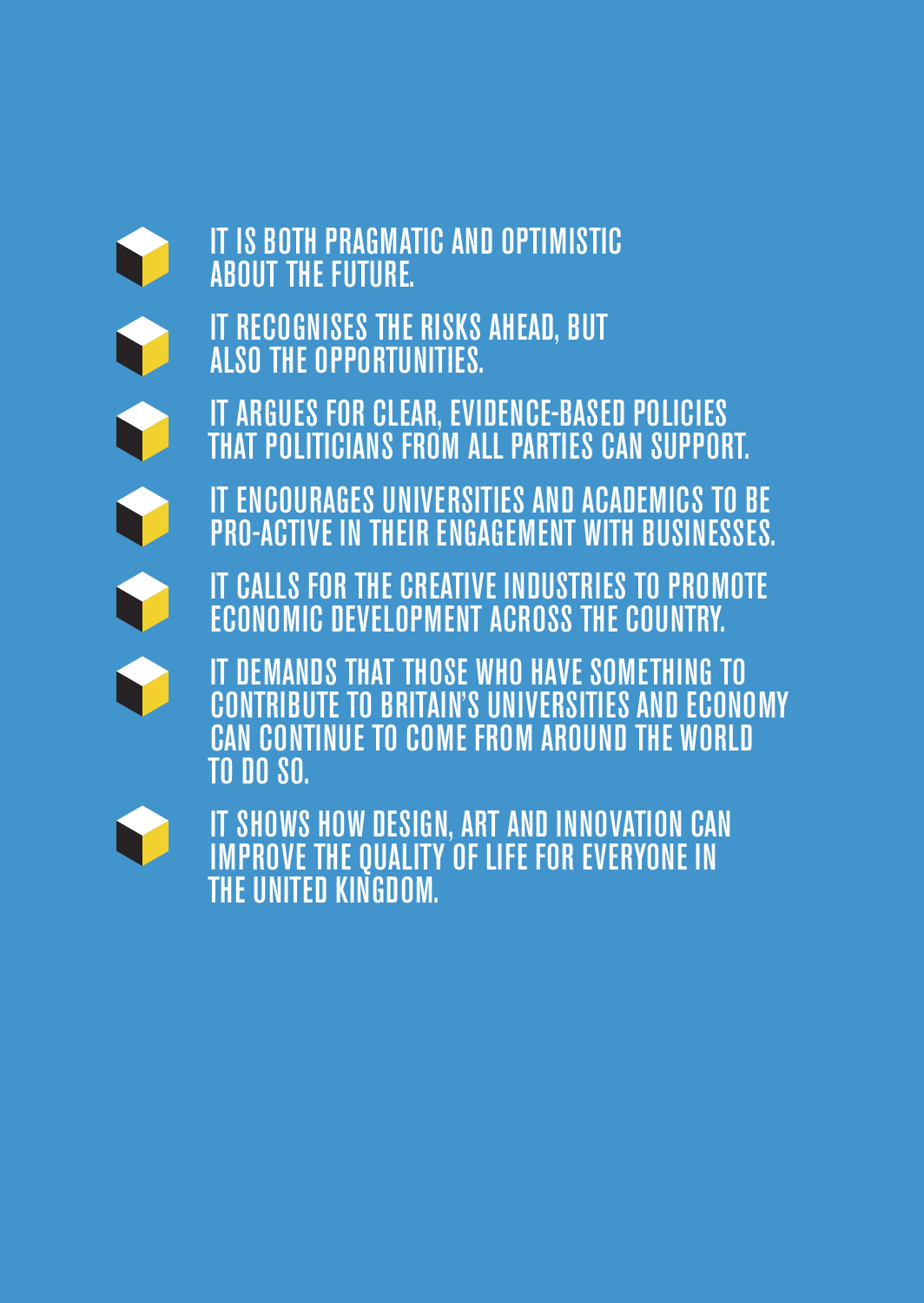### ABOUT THE DESIGN AND INNOVATION TEAM AT POLICY CONNECT

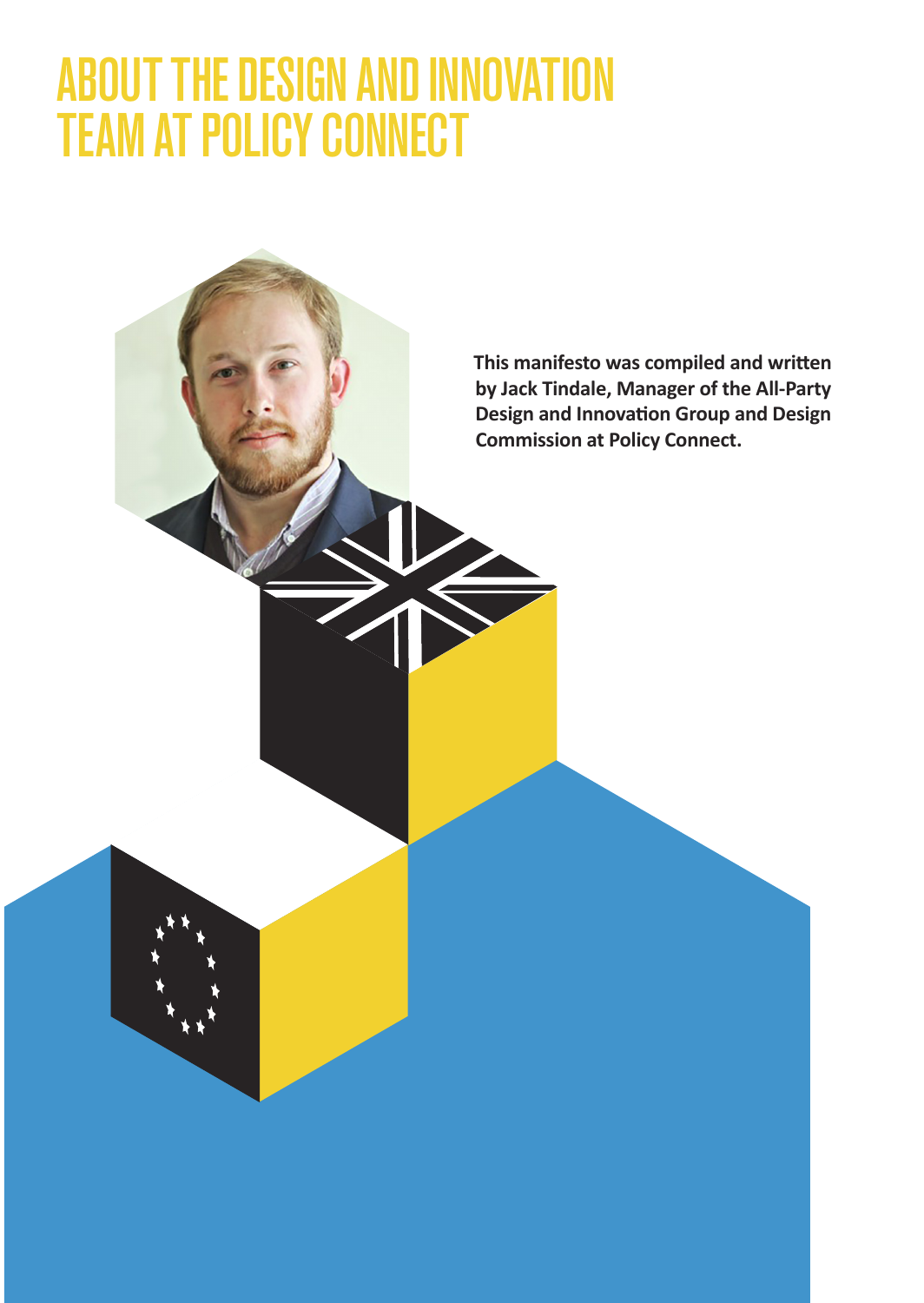#### **Consultation roundtables in 2017**

**Wednesday 15th March "Exploring Themes in Brexit and Creative Higher Education"** Edinburgh College of Art Chair: Clive Gillman, Creative Scotland

#### **Tuesday 20th June**

**"Creative Research and Collaboration"** University of Westminster Chair: Dr Gillian Youngs, Head of Innovation and Impact, University of Westminster

**Wednesday 5th July "Creative HEIs in a Regional Context"** Cardiff Metropolitan University Chair: Professor Andrew Walters, Director of Research, PDR, Cardiff Metropolitan University

**Thursday 13th July "The Creative Skills Pipeline"** Sheffield Hallam University Chair: Professor Sally Wade, Director, Sheffield Institute of Arts, Sheffield Hallam University

#### **Consultation event speakers**

- **Shade Ajayi**, Welsh Government
- **Sally Benton**, Design Council
- **Eliza Easton**, Creative Industries Federation
- **Joshua Hart**, PDR
- **Sophie Hunter**, IVE
- **Evelyn Wilson**, The Culture Capital Exchange

#### **All-Party Parliamentary Design and Innovation Group Members**

A full list of APDIG members is available at:

http://www.policyconnect.org.uk/apdig/ associate-membership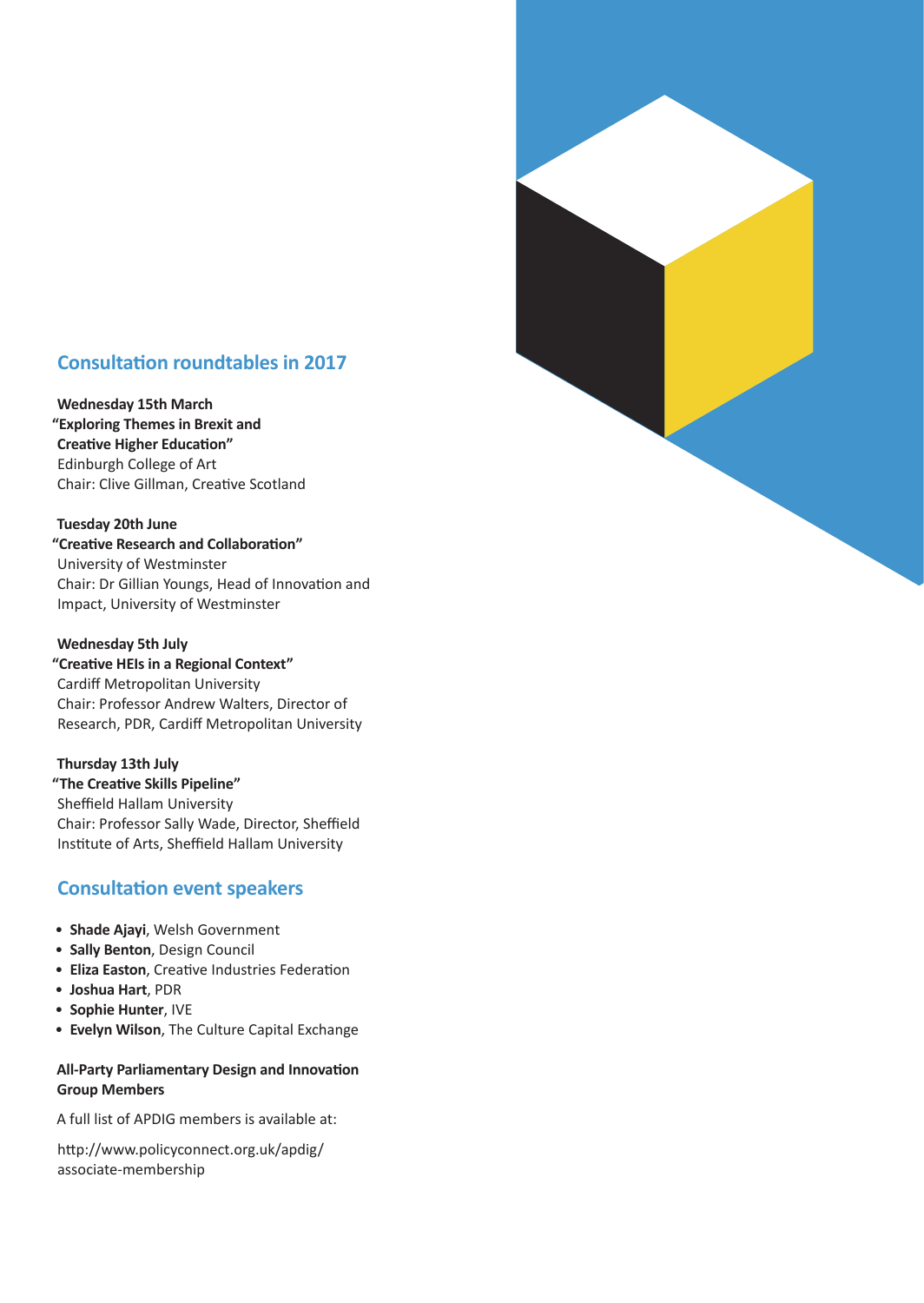#### **About the Design and Innovation Team**

The All-Party Parliamentary Design and Innovation Group and Design Commission are part of the Manufacturing, Design and Innovation team at Policy Connect.

Policy Connect is the go-to cross-party think tank, successfully delivering new policy ideas through research, evidence, political meetings and sector engagement. With no set ideology, we recommend the best approach from facts and data, and help influence policy decisions and lawmaking. We find the common ground and build consensus to improve public policy. We do this by running forums, commissions and All-Party Parliamentary Groups. We have overseen the research and delivery of more than 50 key publications.

This report is not an official publication of the House of Commons or the House of Lords. It has not been approved by either House or its committees.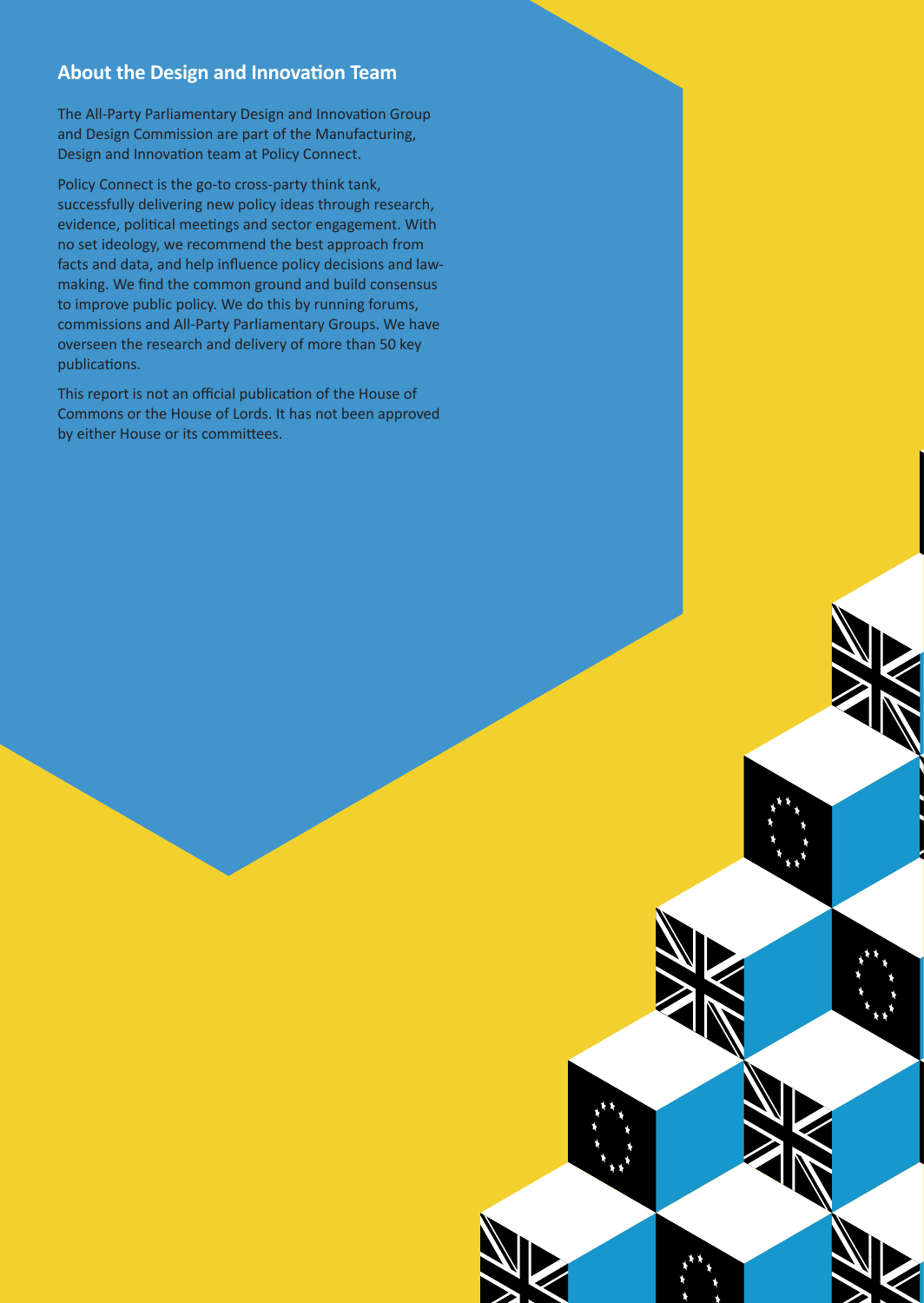#### **This report was funded and organised with the assistance of CHEAD, the Council for Higher Education in Art and Design.**

CHEAD is the representative body for the art and design higher education sector (HE A&D). Its mission is to contribute to the development of the A&D community, its standing and stature as well as its engagement with the outside world.

#### **A voice for Higher Education Art & Design**

CHEAD provides leadership and an inclusive, cohesive body for and on behalf of HE A&D in the UK four nations, advancing knowledge and understanding in the sector and promoting the sector's interests to others.

#### **Members**

Our members include all types of higher education institutions (small-specialist, Russell Group, post-92 university, public as well as privately funded, etc). CHEAD shares with its members the objective of enhancing the student experience of HE in A&D, and respects the independent and diverse approaches adopted by members in this regard. Correspondingly, CHEAD representatives, in carrying out the business of the organisation, place the wider interests of the sector first.

#### **Subject coverage**

CHEAD focuses on art and design subjects; these subjects relate closely to other subjects – for example: media, performing arts, architecture, and art and design history – CHEAD welcomes interaction with and between these subjects.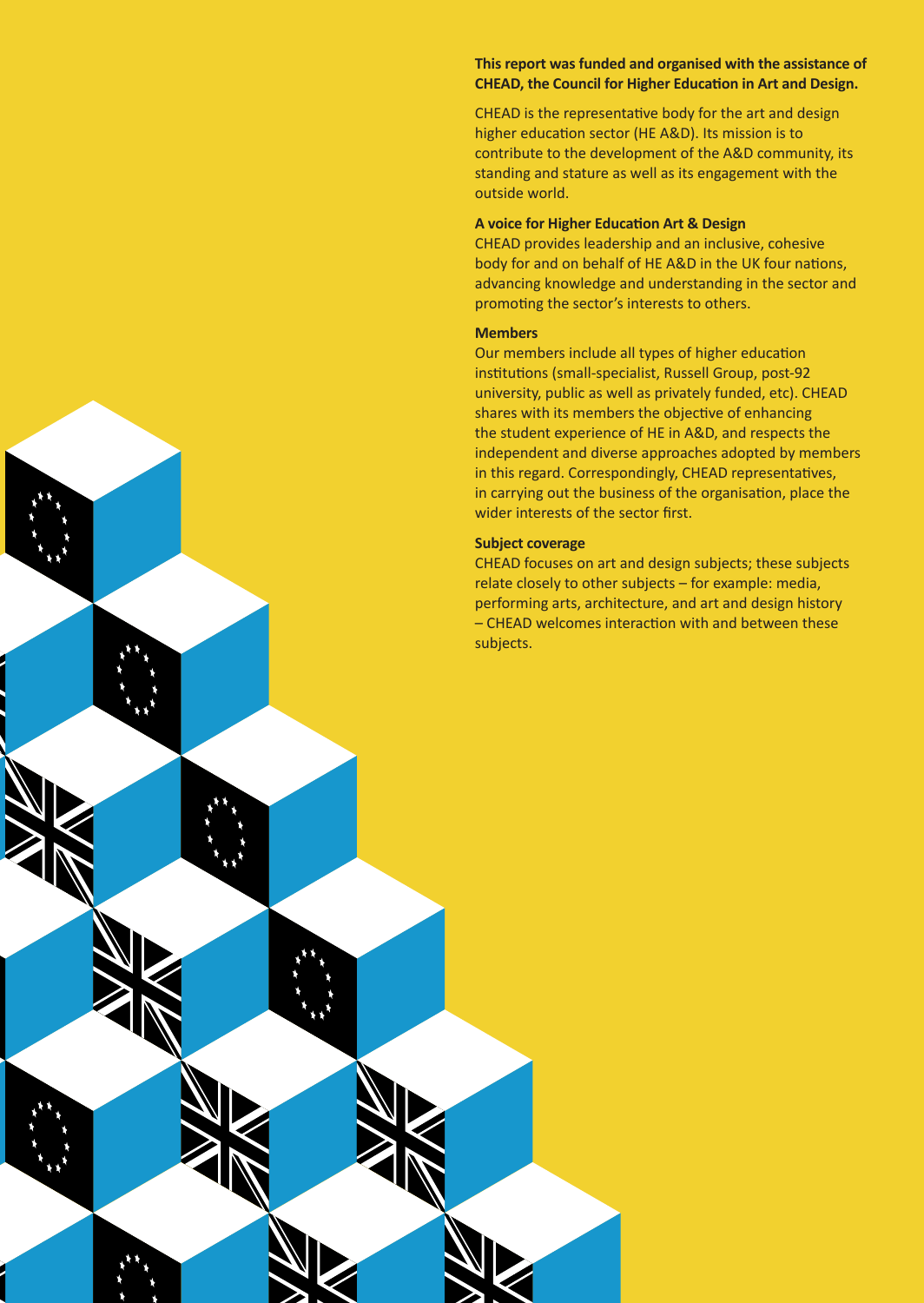#### **This report has been supported by:**





TCCE (The Culture Capital Exchange) is an organisations that that supports creative research collaborations and networking between Higher Education and the Arts, Cultural and Creative Industries. We operate a membership scheme and our members include diverse portfolio of Higher Education institutions comprising; small specialist institutes, Russell Group members and post-92 universities. We were the first organisation in the UK to focus on creative knowledge exchange, research collaboration and wider engagements between the research base and the arts, cultural and creative sectors in the capital and we continue to actively champion and pioneer developments in this field.

 We work proactively with our members to support activities in the following areas: Research Collaborations, Public Engagement, Networking and Relationship Building with the Cultural and Creative Sectors; Impact and Early Career Researcher Development, identifying topics for future research as well as leading bid swarms around emerging funding opportunities.